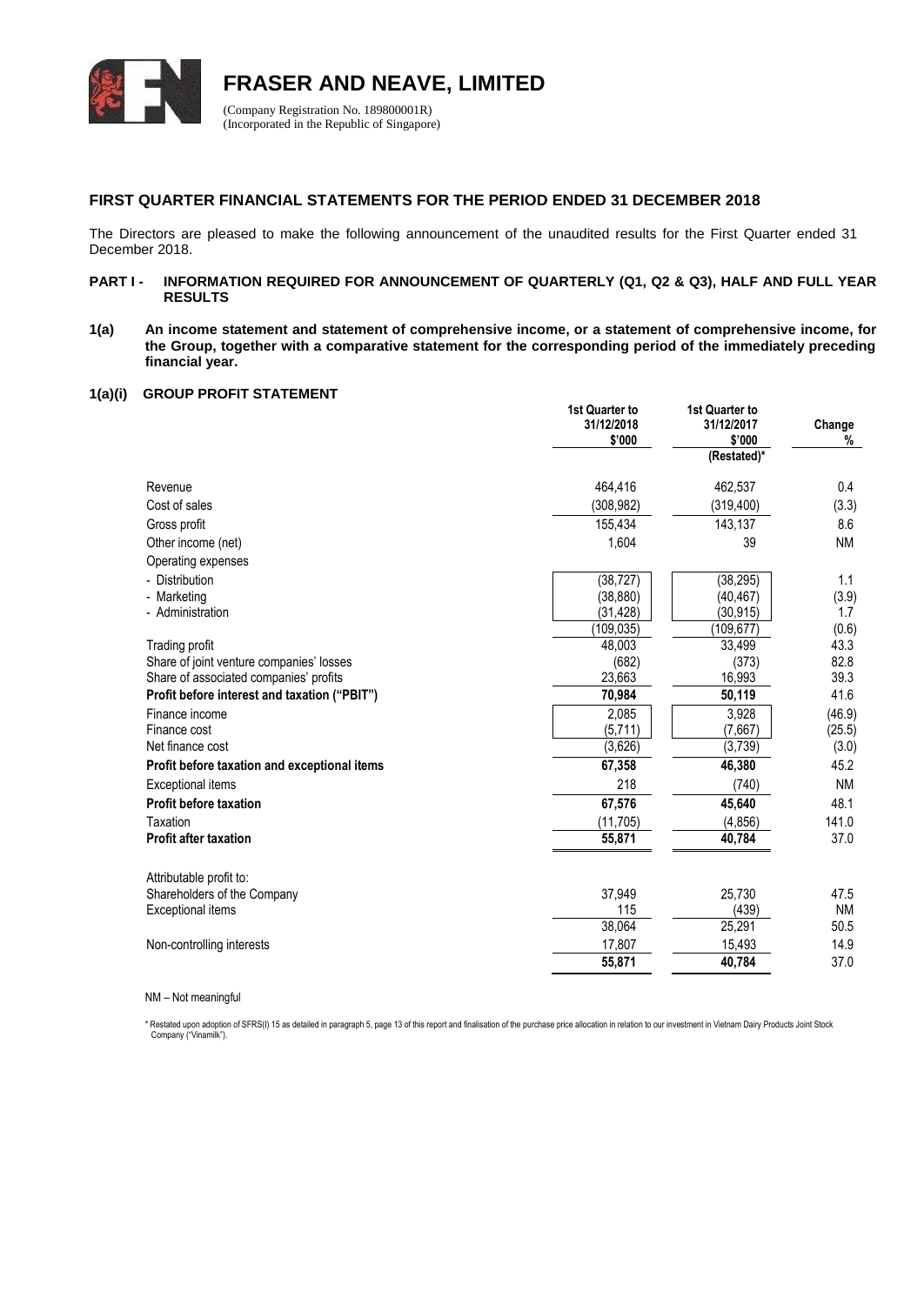

# **1(a)(ii) BREAKDOWN AND EXPLANATORY NOTES TO GROUP PROFIT STATEMENT**

|                                                                                 | 1st Quarter to<br>31/12/2018<br>\$'000 | 1st Quarter to<br>31/12/2017<br>\$'000<br>(Restated)* | Change<br>%      |
|---------------------------------------------------------------------------------|----------------------------------------|-------------------------------------------------------|------------------|
| <b>Operating expenses</b><br>Included in operating expenses are:                |                                        |                                                       |                  |
| Depreciation & amortisation                                                     | (15,993)                               | (15, 469)                                             | 3.4              |
| Allowance of bad and doubtful debts                                             | (85)                                   | (44)                                                  | 93.2             |
| Allowance for inventory obsolescence                                            | (719)                                  | (2, 549)                                              | (71.8)           |
| Employee share-based expense                                                    | (640)                                  | (1,253)                                               | (48.9)           |
| Other income (net)<br>Gain on disposal of fixed assets<br>Foreign exchange loss | 29<br>(667)                            | 1,090<br>(2,758)                                      | (97.3)<br>(75.8) |
| <b>Taxation</b><br>Over provision of prior year taxation                        | 397                                    | 394                                                   | 0.8              |
| <b>Exceptional items</b>                                                        |                                        |                                                       |                  |
| Insurance claim relating to fire                                                | 198                                    |                                                       | <b>NM</b>        |
| Write back for restructuring and re-organisation costs of operations            | 20                                     |                                                       | <b>NM</b>        |
| Damaged inventories relating to fire                                            |                                        | (955)                                                 | <b>NM</b>        |
| Insurance claim relating to flood                                               |                                        | 215                                                   | <b>NM</b>        |
|                                                                                 | 218                                    | (740)                                                 |                  |
| PBIT as a percentage of revenue                                                 | 15.3%                                  | 10.8%                                                 |                  |

NM - Not meaningful

\* Restated upon adoption of SFRS(I) 15 as detailed in paragraph 5, page 13 of this report and finalisation of the purchase price allocation in relation to our investment in Vinamilk.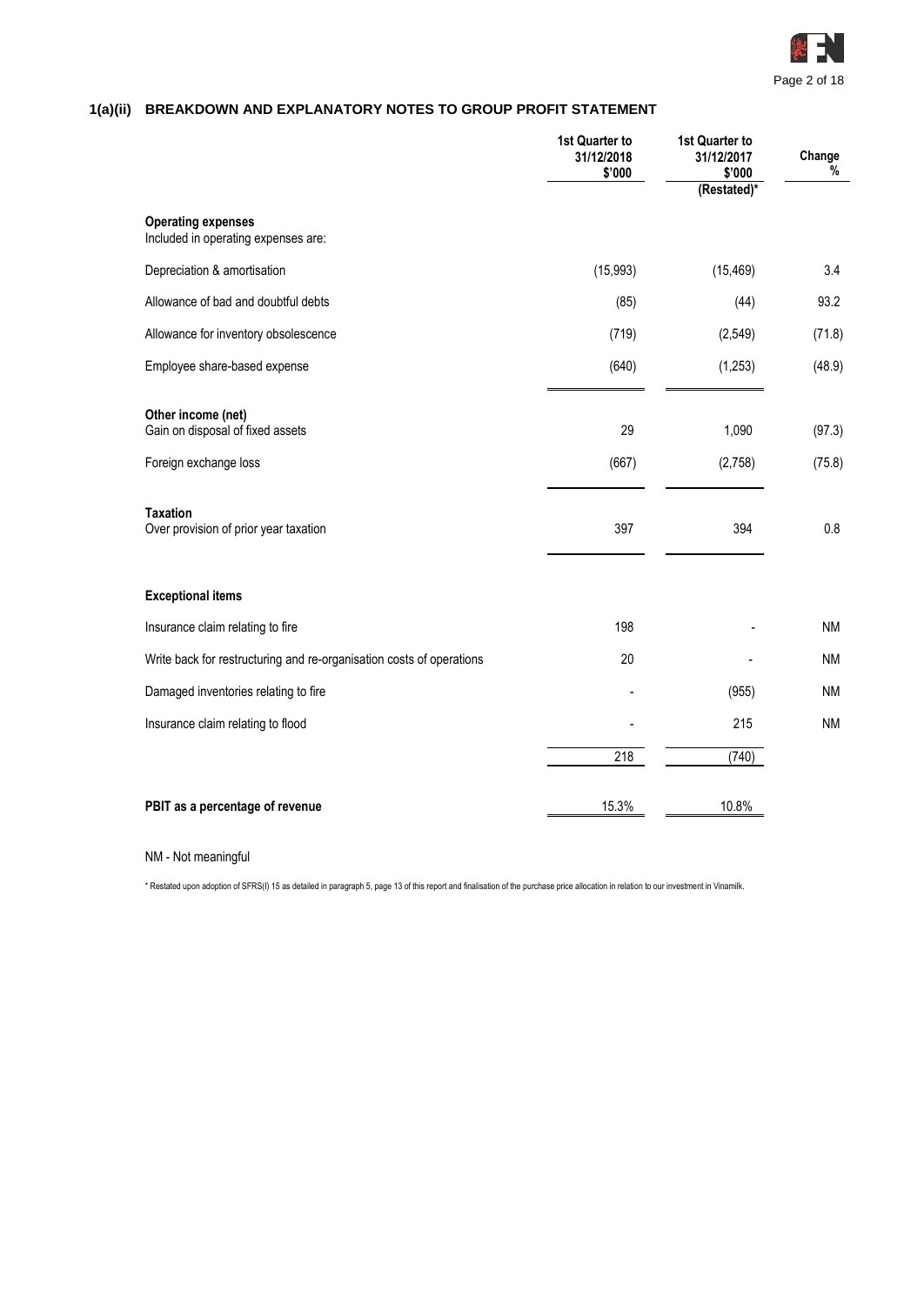

# **1(a)(iii) ADDITIONAL INFORMATION**

|                                   | Revenue                                |                                                       | <b>PBIT</b>                            |                                                       |  |
|-----------------------------------|----------------------------------------|-------------------------------------------------------|----------------------------------------|-------------------------------------------------------|--|
|                                   | 1st Quarter to<br>31/12/2018<br>\$'000 | 1st Quarter to<br>31/12/2017<br>\$'000<br>(Restated)* | 1st Quarter to<br>31/12/2018<br>\$'000 | 1st Quarter to<br>31/12/2017<br>\$'000<br>(Restated)* |  |
| Group revenue and profit analysis |                                        |                                                       |                                        |                                                       |  |
| <b>By Business Activity</b>       |                                        |                                                       |                                        |                                                       |  |
| <b>Beverages</b>                  | 112,599                                | 104,629                                               | (161)                                  | 1,587                                                 |  |
| Dairies                           | 281,019                                | 280,631                                               | 71,960                                 | 50,174                                                |  |
| Printing & publishing             | 70,699                                 | 77,188                                                | 354                                    | 1,689                                                 |  |
| <b>Others</b>                     | 99                                     | 89                                                    | (1, 169)                               | (3, 331)                                              |  |
|                                   | 464,416                                | 462,537                                               | 70,984                                 | 50,119                                                |  |
| <b>By Territory</b>               |                                        |                                                       |                                        |                                                       |  |
| Singapore                         | 109,788                                | 113,925                                               | 1,727                                  | (3,273)                                               |  |
| Malaysia                          | 182,854                                | 180,031                                               | 16,096                                 | 13,927                                                |  |
| Thailand                          | 153,628                                | 149,451                                               | 32,566                                 | 24,728                                                |  |
| Vietnam                           | 30                                     | 162                                                   | 22,500                                 | 15,859                                                |  |
| Others                            | 18,116                                 | 18,968                                                | (1,905)                                | (1, 122)                                              |  |
|                                   | 464,416                                | 462,537                                               | 70,984                                 | 50,119                                                |  |
|                                   |                                        |                                                       |                                        |                                                       |  |

# **Attributable profit to shareholders of the Company 1st Quarter to 31/12/2018 \$'000 1st Quarter to 31/12/2017 \$'000 (Restated)\* By Business Activity** Beverages (2,141) (2,021)<br>Dairies (2,021) (2,021) (2,021) Dairies 44,928 34,353 Printing & publishing (430) (430) (450) (64<br>Others (666) (4,408) (7,666) Others (4,408) (7,666) 37,949 25,730 Exceptional items (439) 38,064 25,291

\* Restated upon adoption of SFRS(I) 15 as detailed in paragraph 5, page 13 of this report and finalisation of the purchase price allocation in relation to our investment in Vinamilk.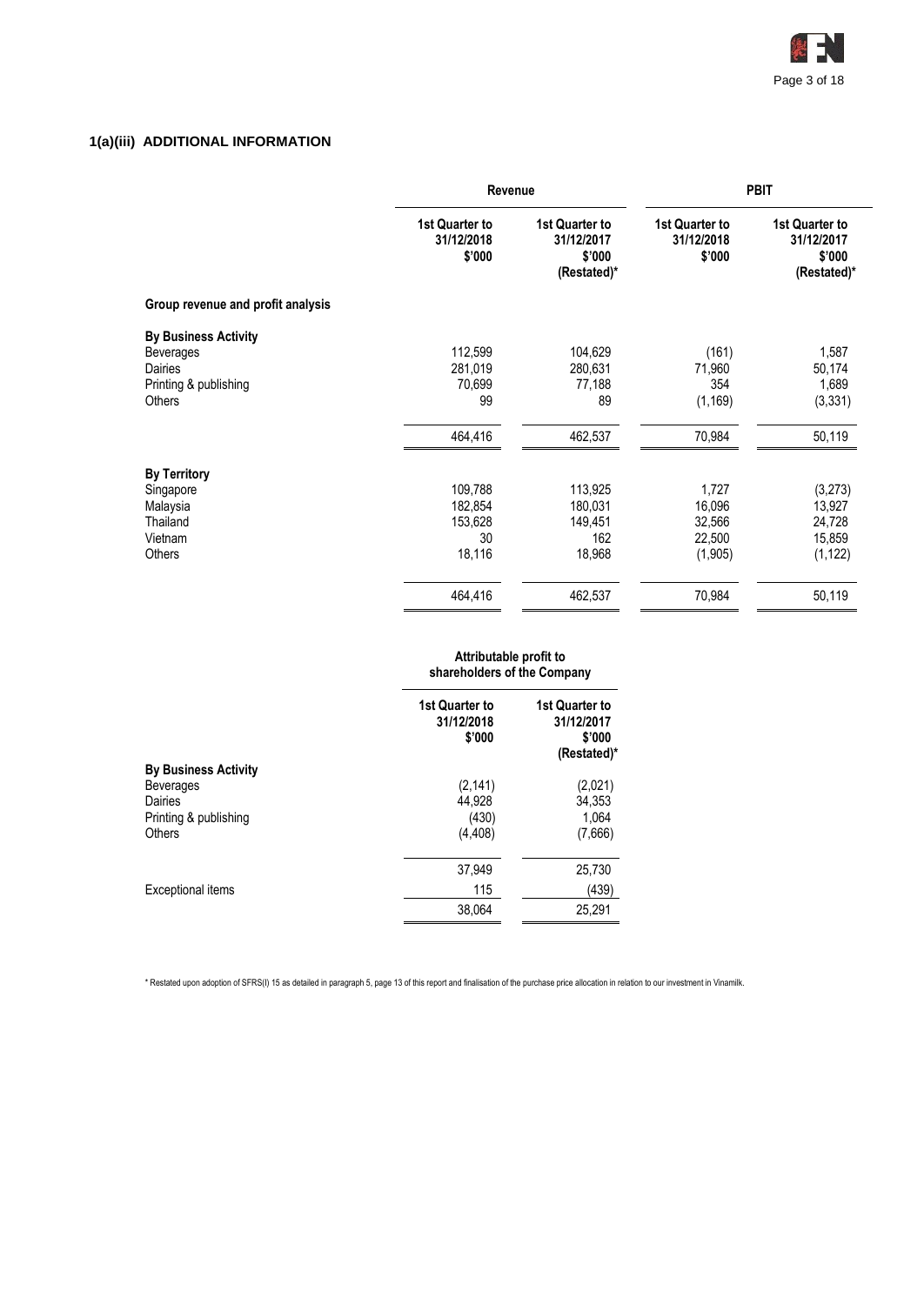

# **1(a)(iii) STATEMENT OF COMPREHENSIVE INCOME**

|                                                                                                                                  |                                        | Group                                                 |
|----------------------------------------------------------------------------------------------------------------------------------|----------------------------------------|-------------------------------------------------------|
|                                                                                                                                  | 1st Quarter to<br>31/12/2018<br>\$'000 | 1st Quarter to<br>31/12/2017<br>\$'000<br>(Restated)* |
| <b>Profit after taxation</b>                                                                                                     | 55,871                                 | 40,784                                                |
| Other comprehensive income:                                                                                                      |                                        |                                                       |
| Items that may be reclassified subsequently to profit statement<br>Net fair value changes on available-for-sale financial assets |                                        | (9, 190)                                              |
| Currency translation difference                                                                                                  | 5,471                                  | (20, 293)                                             |
|                                                                                                                                  | 5,471                                  | (29, 483)                                             |
| Items that will not be reclassified to profit statement<br>Remeasurement of defined benefit obligations                          | 3                                      |                                                       |
| Changes in fair value of equity investments measured at fair value through<br>other comprehensive income                         | (664)                                  |                                                       |
|                                                                                                                                  | (661)                                  |                                                       |
| Other comprehensive income for the period, net of taxation                                                                       | 4,810                                  | (29, 483)                                             |
| Total comprehensive income for the period                                                                                        | 60,681                                 | 11,301                                                |
| Total comprehensive income attributable to:                                                                                      |                                        |                                                       |
| Shareholders of the Company                                                                                                      | 44,492                                 | (10, 789)                                             |
| Non-controlling interests                                                                                                        | 16,189                                 | 22,090                                                |
|                                                                                                                                  | 60,681                                 | 11,301                                                |

\* Restated upon adoption of SFRS(I) 15 as detailed in paragraph 5, page 13 of this report and finalisation of the purchase price allocation in relation to our investment in Vinamilk.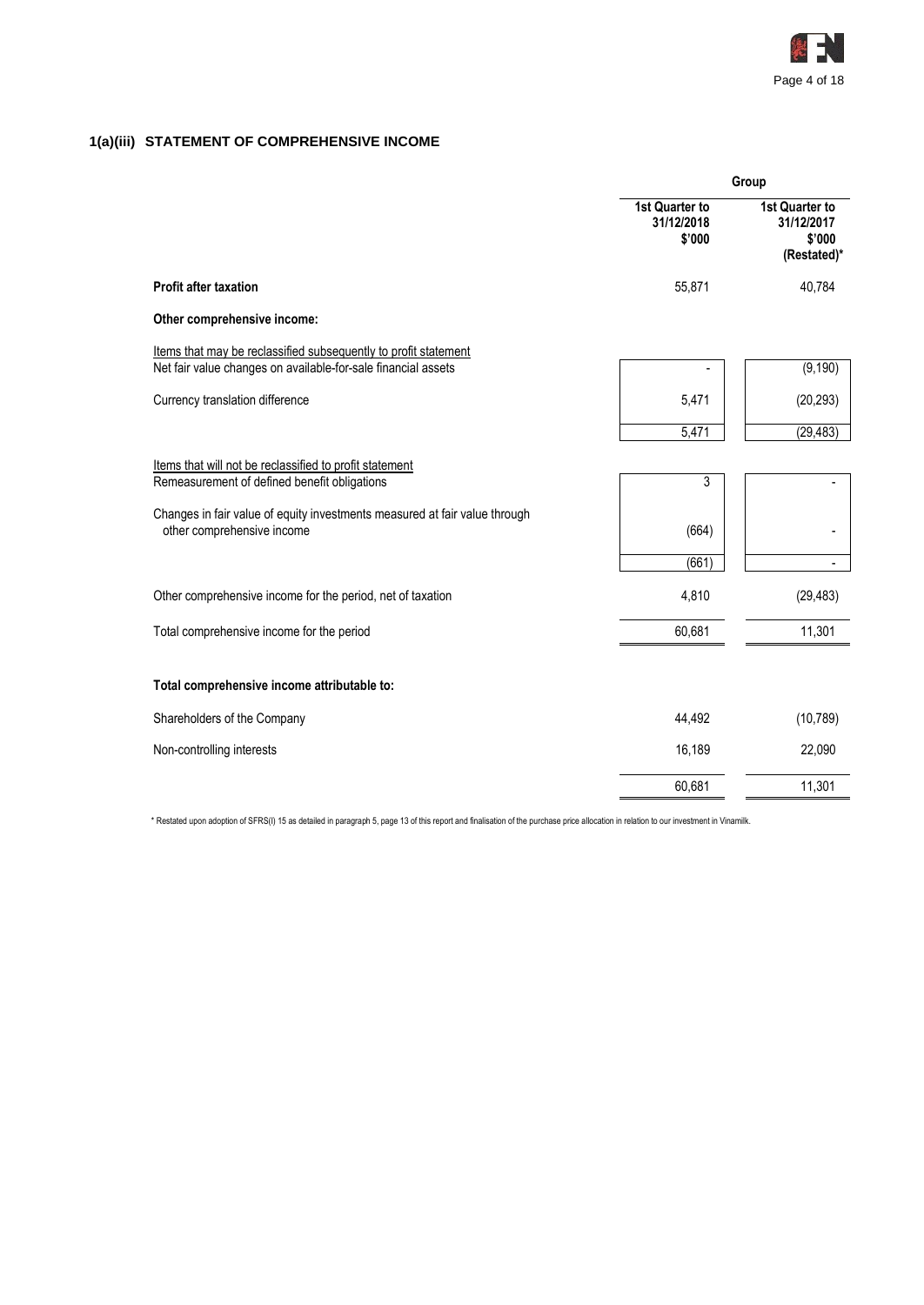

#### **1(b)(i) A statement of financial position (for the issuer and Group), together with a comparative statement as at the end of the immediately preceding financial year.**

# **BALANCE SHEET**

|                                                             |                               | Group                                       | Company                       |                              |
|-------------------------------------------------------------|-------------------------------|---------------------------------------------|-------------------------------|------------------------------|
|                                                             | As at<br>31/12/2018<br>\$'000 | As at<br>30/9/2018<br>\$'000<br>(Restated)* | As at<br>31/12/2018<br>\$'000 | As at<br>30/9/2018<br>\$'000 |
| <b>SHARE CAPITAL AND RESERVES</b>                           |                               |                                             |                               |                              |
| Share capital                                               | 853,549                       | 851,941                                     | 853,549                       | 851,941                      |
| <b>Treasury shares</b>                                      |                               | (267)                                       |                               | (267)                        |
| Reserves                                                    | 2,009,429<br>2,862,978        | 1,968,272<br>2,819,946                      | 827,855<br>1,681,404          | 860,910<br>1,712,584         |
| <b>NON-CONTROLLING INTERESTS</b>                            | 367,859                       | 347,586                                     |                               |                              |
|                                                             | 3,230,837                     | 3,167,532                                   | 1,681,404                     | 1,712,584                    |
| Represented by:                                             |                               |                                             |                               |                              |
| <b>NON-CURRENT ASSETS</b>                                   |                               |                                             |                               |                              |
| <b>Fixed assets</b>                                         | 572,637                       | 561,459                                     | 253                           | 269                          |
| Investment properties                                       | 41,582<br>18,462              | 41,672<br>18,529                            |                               |                              |
| Properties held for development<br>Subsidiary companies     |                               |                                             | 2,087,620                     | 2,087,620                    |
| Joint venture companies                                     | 47,893                        | 48,257                                      |                               |                              |
| Associated companies                                        | 2,571,882                     | 2,560,292                                   |                               |                              |
| Intangible assets                                           | 106,444                       | 104,430                                     | 142                           | 147                          |
| <b>Brands</b>                                               | 27.574                        | 27,704                                      | 212                           | 212                          |
| Other investments                                           | 13,216                        | 13,879                                      | 196,245                       | 222,485                      |
| Other receivables                                           | 1,329                         | 1,298                                       |                               |                              |
| Deferred tax assets                                         | 4,805                         | 6,609                                       |                               |                              |
|                                                             | 3,405,824                     | 3,384,129                                   | 2,284,472                     | 2,310,733                    |
| <b>CURRENT ASSETS</b>                                       |                               |                                             |                               |                              |
| Inventories                                                 | 248,431                       | 242,512                                     |                               |                              |
| Trade receivables                                           | 285,422                       | 272,192                                     |                               |                              |
| Other receivables                                           | 70,582                        | 50,310                                      | 1,969                         | 358                          |
| Related parties                                             | 9,320                         | 9,607                                       | 1                             | 9                            |
| Subsidiary companies<br>Joint venture companies             | 1,866                         | 1,863                                       | 16,986                        | 22,486                       |
| Associated companies                                        | 9                             | 12                                          |                               |                              |
| Bank fixed deposits                                         | 71,569                        | 214,830                                     | 2,267                         | 92,263                       |
| Cash and bank balances                                      | 254,905                       | 315,295                                     | 54,016                        | 108,704                      |
|                                                             | 942,104                       | 1,106,621                                   | 75,239                        | 223,820                      |
| <b>Deduct: CURRENT LIABILITIES</b>                          |                               |                                             |                               |                              |
| Trade payables                                              | 170,611                       | 160,961                                     |                               |                              |
| Other payables                                              | 188,812                       | 199,710                                     | 8,027                         | 7,996                        |
| Related parties                                             | 9,423                         | 9,121                                       | 1,265                         | 1,265                        |
| Subsidiary companies                                        |                               |                                             | 7,101                         | 9,137                        |
| Associated companies<br><b>Borrowings</b>                   | 926<br>169,372                | 1,253<br>374,131                            | 40,000                        | 180,000                      |
| Provision for taxation                                      | 40,598                        | 32,959                                      | 3,891                         | 3,931                        |
|                                                             | 579,742                       | 778,135                                     | 60,284                        | 202,329                      |
| <b>NET CURRENT ASSETS</b>                                   | 362,362                       | 328,486                                     | 14,955                        | 21,491                       |
| <b>Deduct: NON-CURRENT LIABILITIES</b>                      |                               |                                             |                               |                              |
| Other payables                                              | 9,877                         | 12,575                                      |                               |                              |
| Subsidiary companies                                        |                               |                                             | 618,023                       | 619,640                      |
| Borrowings                                                  | 492,830                       | 497,288                                     |                               |                              |
| Provision for employee benefits<br>Deferred tax liabilities | 18,167<br>16,475              | 18,256<br>16,964                            |                               |                              |
|                                                             | 537,349                       | 545,083                                     | 618,023                       | 619,640                      |
|                                                             | 3,230,837                     | 3,167,532                                   | 1,681,404                     | 1,712,584                    |

\* Restated upon adoption of SFRS(I) 15 and SFRS(I) 1 as detailed in paragraph 5, page 13 of this report.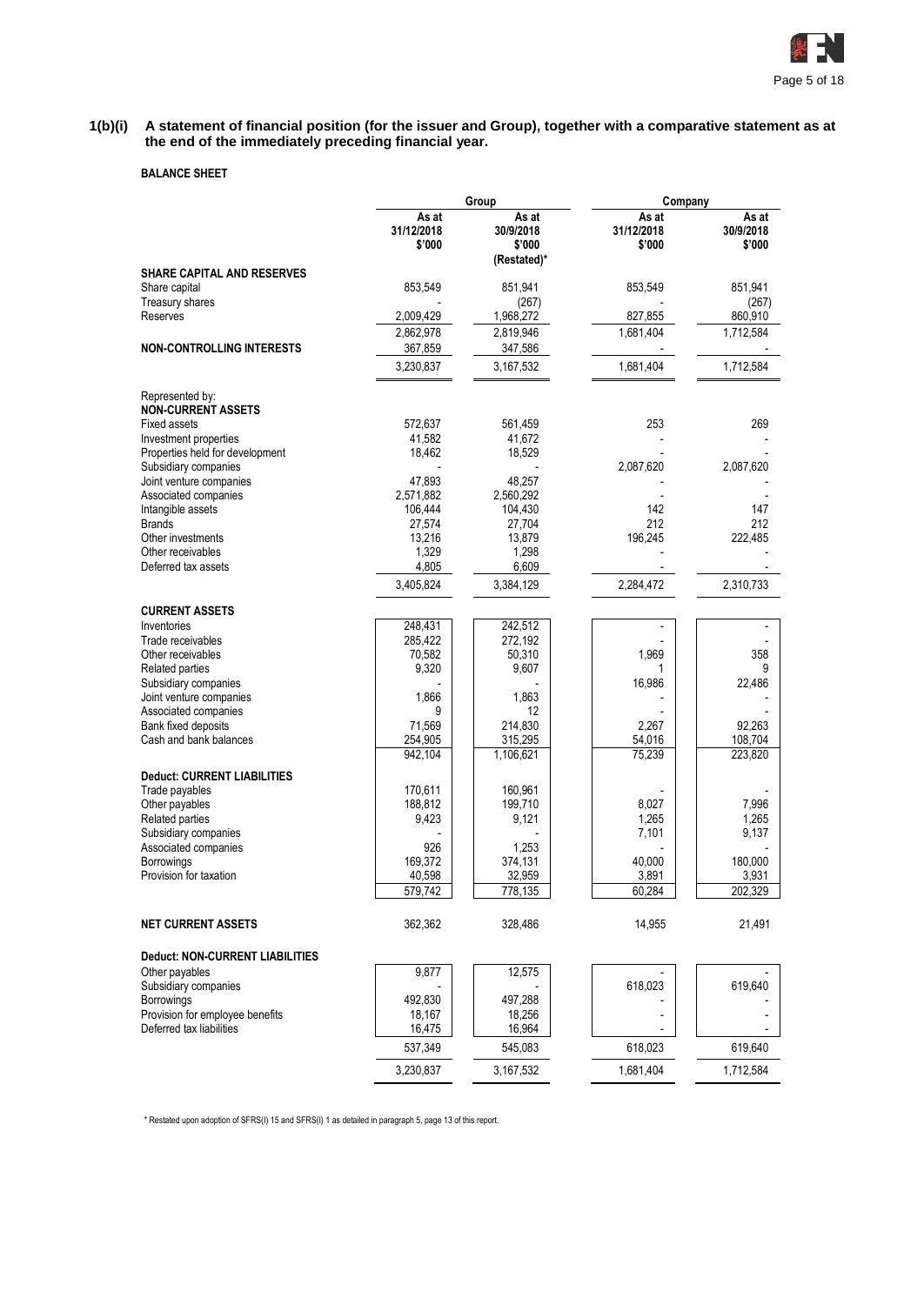

#### **1(b)(ii) Aggregate amount of Group's borrowings and debt securities.**

**The Group's borrowings and debt securities as at the end of the financial period reported on, and comparative figures as at the end of the immediately preceding financial year:**

# **Amount repayable in one year or less, or on demand**

|           |    | As at 31/12/2018<br>\$'000 | As at 30/9/2018<br>\$'000 |
|-----------|----|----------------------------|---------------------------|
| Unsecured | ٠. | 169,372                    | 374,131                   |
|           |    |                            |                           |

# **Amount repayable after one year**

|           | As at 31/12/2018 |         | As at 30/9/2018<br>\$'000 |
|-----------|------------------|---------|---------------------------|
| Unsecured | ٠<br>٠           | 492.830 | 497,288                   |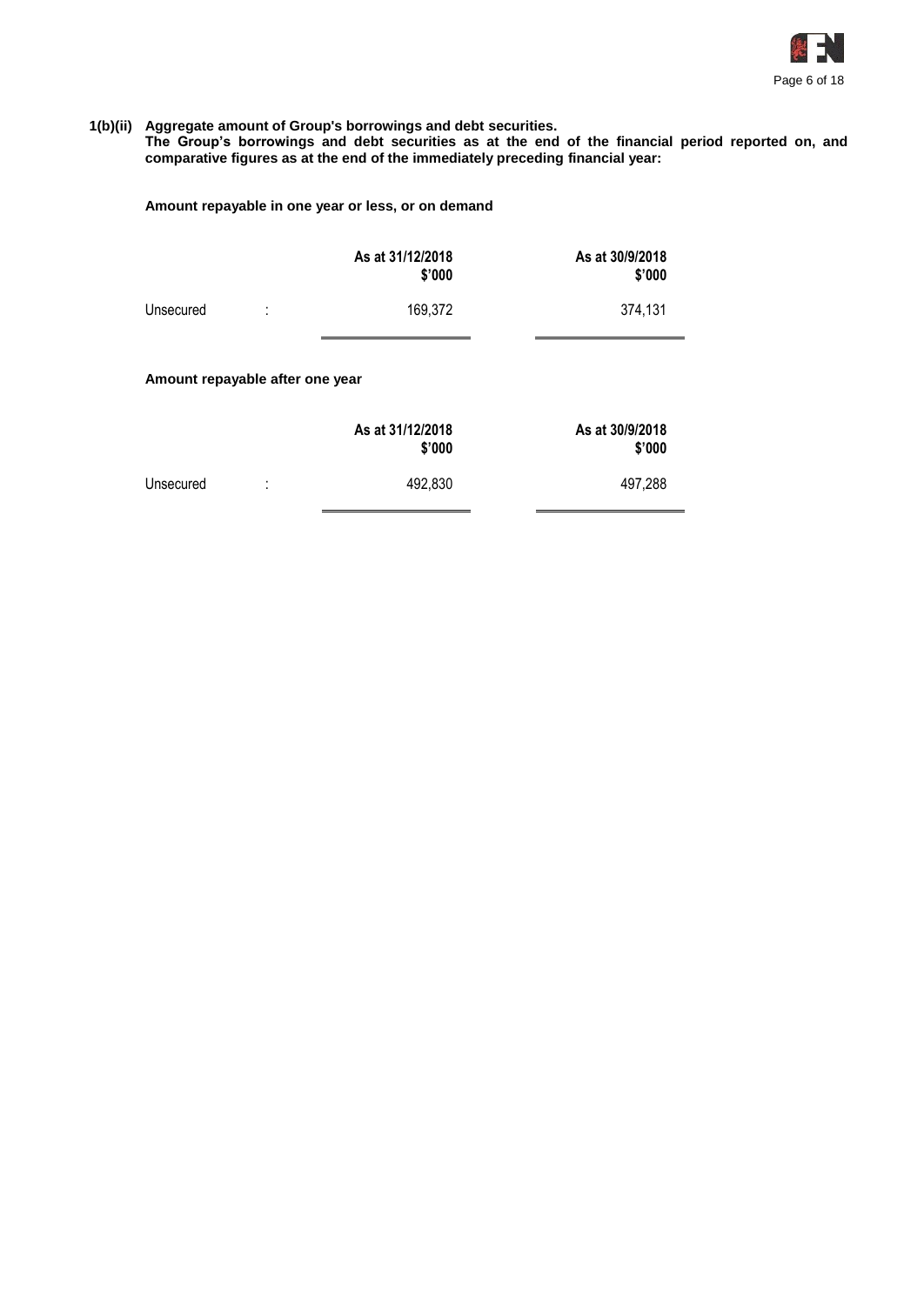

**1(c) A statement of cash flows (for the Group), together with a comparative statement for the corresponding period of the immediately preceding financial year.**

|                                                                                 | <b>1st Quarter to</b><br>31/12/2018<br>\$'000 | 1st Quarter to<br>31/12/2017<br>\$'000<br>(Restated)* |
|---------------------------------------------------------------------------------|-----------------------------------------------|-------------------------------------------------------|
|                                                                                 |                                               |                                                       |
| <b>CASH FLOWS FROM OPERATING ACTIVITIES</b>                                     |                                               |                                                       |
| Profit before taxation and exceptional items                                    | 67,358                                        | 46,380                                                |
| Adjustments for:                                                                |                                               |                                                       |
| Depreciation of fixed assets                                                    | 12,142                                        | 11,076                                                |
| Impairment reversal of fixed assets                                             | (10)                                          | (36)                                                  |
| Fixed assets written off                                                        | 54                                            | 340                                                   |
| Provision for employee benefits                                                 | 382                                           | 389                                                   |
| Gain on disposal of fixed assets (net)                                          | (29)                                          | (1,090)                                               |
| Gain on disposal of intangible assets                                           | (1)                                           |                                                       |
| Amortisation of brands and intangible assets                                    | 3,851                                         | 4,393                                                 |
| Interest income                                                                 | (2,085)                                       | (3,928)                                               |
| Interest expenses                                                               | 5,711                                         | 7,667                                                 |
| Share of joint venture companies' losses                                        | 682                                           | 373                                                   |
| Share of associated companies' profits                                          | (23, 663)<br>640                              | (16, 993)<br>1,253                                    |
| Employee share-based expense<br>Fair value adjustment of financial instruments  | 419                                           | 644                                                   |
| Gain on disposal of financial instruments                                       | (77)                                          | (672)                                                 |
| Operating cash before working capital changes                                   | 65,374                                        | 49,796                                                |
| Change in inventories                                                           | (5,919)                                       | (1, 407)                                              |
| Change in receivables                                                           | (36, 241)                                     | (25, 363)                                             |
| Change in related parties' and joint venture and associated companies' balances | 20,825                                        | (3,006)                                               |
| Change in payables                                                              | (4, 310)                                      | (8, 149)                                              |
| Currency realignment                                                            | (1,878)                                       | 4,295                                                 |
| Cash generated from operations                                                  | 37,851                                        | 16,166                                                |
| Interest income received                                                        | 1,950                                         | 3,152                                                 |
| Interest expenses paid                                                          | (5, 443)                                      | (5,952)                                               |
| Income taxes paid                                                               | (1,617)                                       | (955)                                                 |
| Payment of employee benefits                                                    | (283)                                         | (108)                                                 |
| Net cash from operating activities                                              | 32,458                                        | 12,303                                                |
|                                                                                 |                                               |                                                       |
| <b>CASH FLOWS FROM INVESTING ACTIVITIES</b>                                     |                                               |                                                       |
| Dividends from an associated company                                            | 1,230                                         |                                                       |
| Proceeds from sale of fixed assets                                              | 92                                            | 1,195                                                 |
| Proceeds from sale of intangible assets                                         | 18                                            |                                                       |
| Purchase of fixed assets                                                        | (25, 319)                                     | (20,097)                                              |
| Investment in an associated company                                             |                                               | (78, 013)                                             |
| Payment for intangible assets                                                   | (5,933)                                       | (2,070)                                               |
| Net cash used in investing activities                                           | (29, 912)                                     | (98, 985)                                             |

\* Restated upon the finalisation of the purchase price allocation in relation to our investment in Vinamilk.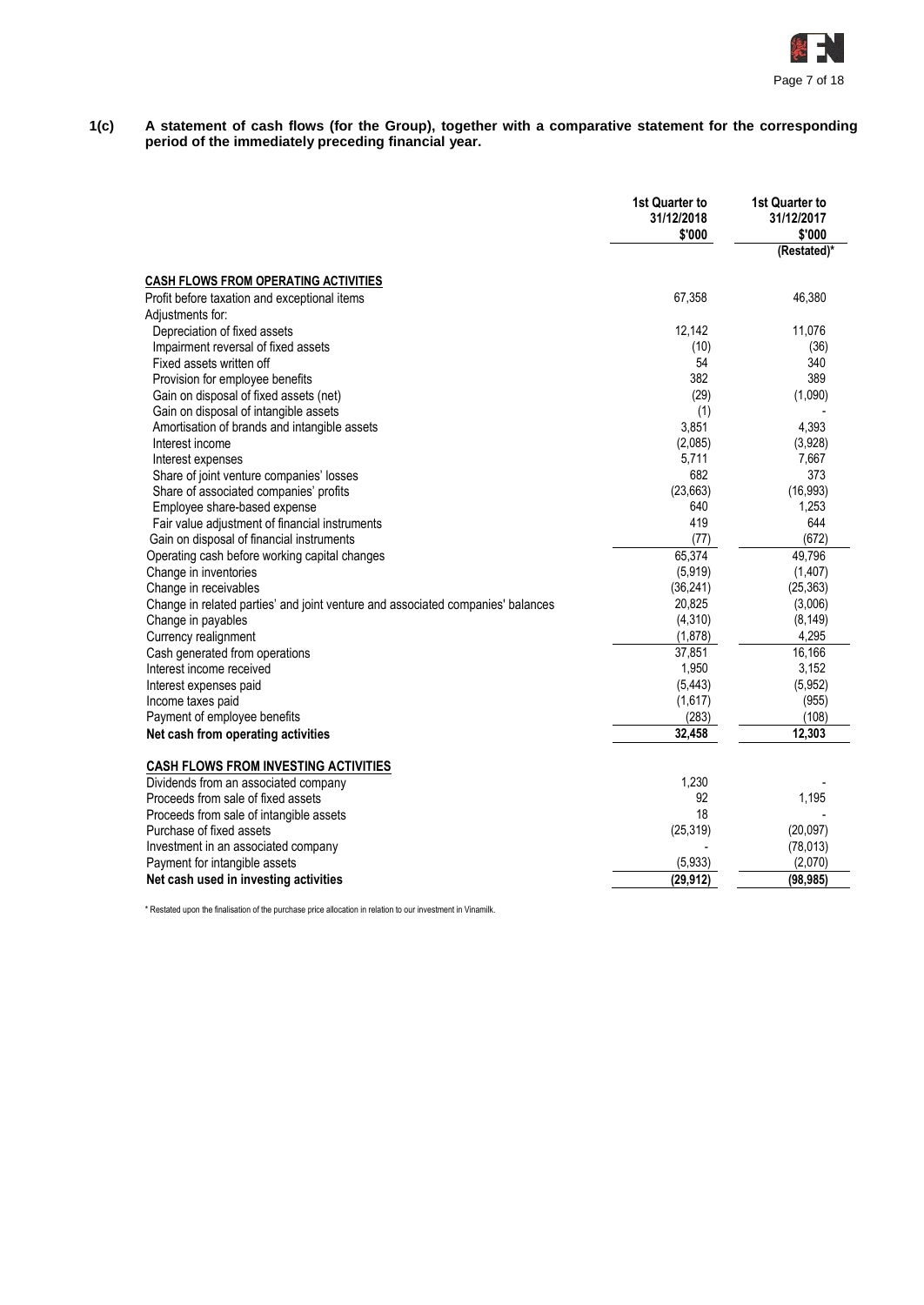

# **1(c) GROUP CASH FLOW STATEMENT** (cont'd)

|                                                                                                          | 1st Quarter to<br>31/12/2018<br>\$'000 | 1st Quarter to<br>31/12/2017<br>\$'000 |
|----------------------------------------------------------------------------------------------------------|----------------------------------------|----------------------------------------|
| <b>CASH FLOWS FROM FINANCING ACTIVITIES</b>                                                              |                                        |                                        |
| Repayment of term loans and bank borrowings                                                              | (208, 619)                             | (5,738)                                |
| Purchase of shares by a subsidiary company                                                               | (624)                                  |                                        |
| Contribution of capital by non-controlling interests                                                     | 3,839                                  |                                        |
| Net cash used in financing activities                                                                    | (205, 404)                             | (5,738)                                |
| Net decrease in cash and cash equivalents                                                                | (202, 858)                             | (92, 420)                              |
| Cash and cash equivalents at beginning of period                                                         | 527,166                                | 1,134,383                              |
| Effects of exchange rate changes on cash and cash equivalents                                            | (795)                                  | 2,978                                  |
| Cash and cash equivalents at end of period                                                               | 323,513                                | 1,044,941                              |
| Cash and cash equivalents at end of period comprise:<br>Cash and bank balances<br><b>Bank overdrafts</b> | 326,474                                | 1,048,737<br>(868)                     |
|                                                                                                          | 326,474                                | 1,047,869                              |
| Less: Fixed deposits relating to consideration for acquisition of subsidiary companies                   | (2,961)                                | (2.928)                                |
| Cash and cash equivalents at end of period                                                               | 323,513                                | 1,044,941                              |
| Analysis of acquisition of subsidiary companies<br>Net assets acquired:                                  |                                        |                                        |
| Non-current assets                                                                                       |                                        | 7.630                                  |
| <b>Current assets</b>                                                                                    |                                        | 6,783                                  |
| <b>Current liabilities</b>                                                                               |                                        | (6, 864)                               |
| Cash and cash equivalents                                                                                |                                        | 231                                    |
|                                                                                                          |                                        | 7,780                                  |
| Provisional goodwill on acquisition                                                                      |                                        | 451                                    |
| Consideration paid                                                                                       |                                        | 8,231                                  |
| Less: Deposit paid in last financial year                                                                |                                        | (8,000)                                |
| Cash and cash equivalents of subsidiary companies acquired                                               |                                        | (231)                                  |
| Net cash outflow on acquisition of subsidiary companies                                                  |                                        |                                        |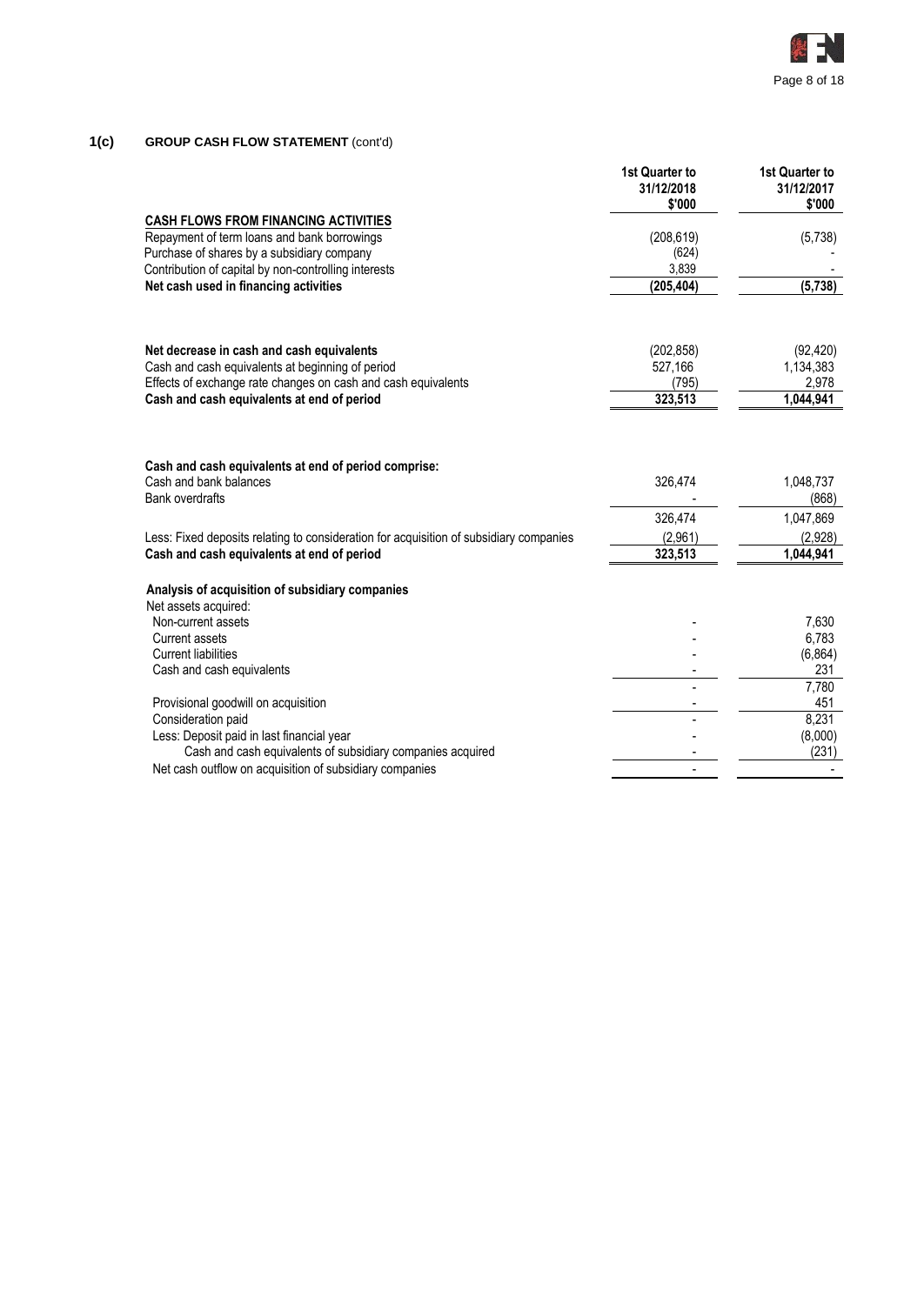

# **1(d)(i) A statement (for the issuer and Group) showing either**

- **(i) all changes in equity or**
- **(ii) changes in equity other than those arising from capitalisation issues and distributions to shareholders, together with a comparative statement for the corresponding period of the immediately preceding financial year.**

# **STATEMENT OF CHANGES IN EQUITY**

|                                                                                                                           |                  |                           |                          |                                    |                       | Group                                      |                                       |                            |                      |                                  |                          |
|---------------------------------------------------------------------------------------------------------------------------|------------------|---------------------------|--------------------------|------------------------------------|-----------------------|--------------------------------------------|---------------------------------------|----------------------------|----------------------|----------------------------------|--------------------------|
|                                                                                                                           | Share<br>Capital | Treasury<br><b>Shares</b> | Capital<br>Reserve       | Revenue<br>Reserve                 | Exchange<br>Reserve   | <b>Fair Value</b><br>Adjustment<br>Reserve | Share-<br>based<br>Payment<br>Reserve | <b>Dividend</b><br>Reserve | Total                | Non-<br>controlling<br>Interests | Total<br><b>Equity</b>   |
|                                                                                                                           | \$'000           | \$'000                    | \$'000                   | \$'000                             | \$'000                | \$'000                                     | \$'000                                | \$'000                     | \$'000               | \$'000                           | \$'000                   |
| 1st Quarter ended<br>31 December 2018                                                                                     |                  |                           |                          |                                    |                       |                                            |                                       |                            |                      |                                  |                          |
| Balance at 30 September 2018,<br>previously reported<br>Effects of adopting SFRS (I) 1<br>Effects of adopting SFRS (I) 15 | 851,941          | (267)                     | 18,943                   | 2,162,297<br>(208, 671)<br>(1,270) | (238, 179)<br>208,671 | (25, 873)                                  | 8,910                                 | 43,444                     | 2,821,216<br>(1,270) | 348,604<br>(1,018)               | 3,169,820<br>(2, 288)    |
| Balance at 30 September 2018, restated<br>Effects of adopting SFRS (I) 9                                                  | 851,941          | (267)                     | 18,943                   | 1,952,356<br>(936)                 | (29, 508)             | (25, 873)                                  | 8,910                                 | 43,444                     | 2,819,946<br>(936)   | 347,586<br>(295)                 | 3,167,532<br>(1,231)     |
| Balance at 1 October 2018, restated                                                                                       | 851,941          | (267)                     | 18,943                   | 1,951,420                          | (29, 508)             | (25, 873)                                  | 8,910                                 | 43,444                     | 2,819,010            | 347,291                          | 3,166,301                |
| Comprehensive income<br>Remeasurement of defined benefit<br>obligations                                                   |                  |                           |                          | 3                                  |                       |                                            |                                       |                            | 3                    |                                  | 3                        |
| Changes in fair value of equity<br>investments measured at fair value<br>through other comprehensive income               |                  |                           |                          |                                    |                       | (664)                                      |                                       |                            | (664)                | ÷,                               | (664)                    |
| Currency translation difference                                                                                           |                  |                           |                          |                                    | 7,089                 |                                            |                                       | ÷                          | 7,089                | (1,618)                          | 5,471                    |
| Other comprehensive income for<br>the period                                                                              |                  |                           |                          | 3                                  | 7,089                 | (664)                                      |                                       |                            | 6,428                | (1,618)                          | 4,810                    |
| Profit for the period                                                                                                     |                  |                           |                          | 38,064                             |                       |                                            |                                       | ÷,                         | 38,064               | 17,807                           | 55,871                   |
| Total comprehensive income for<br>the period                                                                              |                  |                           |                          | 38,067                             | 7,089                 | (664)                                      |                                       |                            | 44,492               | 16,189                           | 60,681                   |
| Contributions by and distributions<br>to owners                                                                           |                  |                           |                          |                                    |                       |                                            |                                       |                            |                      |                                  |                          |
| Employee share-based expense                                                                                              | $\sim$           | $\overline{a}$            | $\overline{a}$           | ÷.                                 | $\overline{a}$        |                                            | 368                                   | $\overline{a}$             | 368                  | 272                              | 640                      |
| Treasury shares reissued pursuant to<br>share plans                                                                       |                  | 267                       | 8                        |                                    |                       |                                            | (275)                                 |                            |                      |                                  |                          |
| Issue of shares in the Company upon<br>vesting of shares awarded                                                          | 1,608            |                           |                          |                                    |                       |                                            | (1,608)                               |                            |                      |                                  |                          |
| Purchase of shares by a subsidiary<br>company                                                                             |                  |                           |                          | (346)                              |                       |                                            |                                       |                            | (346)                | (278)                            | (624)                    |
| Contribution of capital by non-<br>controlling interests                                                                  |                  |                           |                          |                                    |                       |                                            |                                       |                            |                      | 3,839                            | 3,839                    |
| Dividends:<br>Additional dividends due to vesting of<br>shares awarded                                                    |                  |                           |                          | (27)                               |                       |                                            |                                       | 27                         |                      |                                  |                          |
| Total contributions by and<br>distribution to owners                                                                      | 1,608            | 267                       | 8                        | (373)                              |                       |                                            | (1,515)                               | 27                         | 22                   | 3,833                            | 3,855                    |
| Changes in ownership interests                                                                                            |                  |                           |                          |                                    |                       |                                            |                                       |                            |                      |                                  |                          |
| Change of interests in subsidiary<br>companies                                                                            |                  |                           | ÷                        | (546)                              | ä,                    |                                            | ÷,                                    | $\overline{a}$             | (546)                | 546                              | $\overline{\phantom{a}}$ |
| Total changes in ownership<br>interests                                                                                   |                  |                           | $\overline{\phantom{a}}$ | (546)                              | ÷,                    |                                            |                                       | ÷                          | (546)                | 546                              | ÷,                       |
| Total transactions with owners in<br>their capacity as owners                                                             | 1,608            | 267                       | 8                        | (919)                              | $\overline{a}$        |                                            | (1, 515)                              | 27                         | (524)                | 4,379                            | 3,855                    |
| Balance at 31 December 2018                                                                                               | 853,549          | $\Box$                    | 18,951                   | 1,988,568                          | (22, 419)             | (26, 537)                                  | 7,395                                 | 43,471                     | 2,862,978            | 367,859                          | 3,230,837                |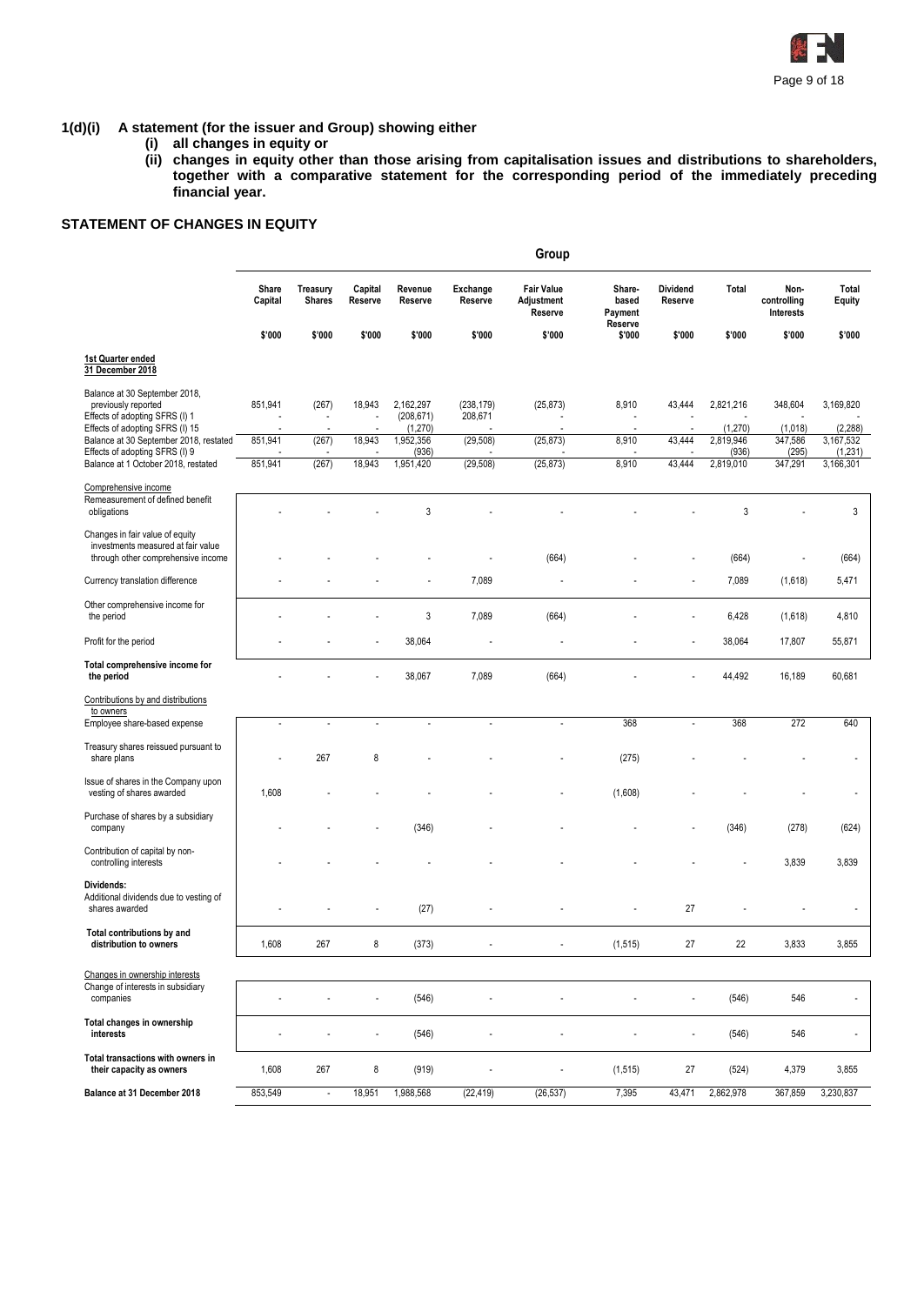

# **1(d)(i) STATEMENT OF CHANGES IN EQUITY** (cont'd)

|                                                                        |                  |                           |                    |                         |                                  | Group                                      |                                       |                            |                      |                                  |                        |
|------------------------------------------------------------------------|------------------|---------------------------|--------------------|-------------------------|----------------------------------|--------------------------------------------|---------------------------------------|----------------------------|----------------------|----------------------------------|------------------------|
|                                                                        | Share<br>Capital | Treasury<br><b>Shares</b> | Capital<br>Reserve | Revenue<br>Reserve      | Exchange<br>Reserve              | <b>Fair Value</b><br>Adjustment<br>Reserve | Share-<br>based<br>Payment<br>Reserve | <b>Dividend</b><br>Reserve | Total                | Non-<br>controlling<br>Interests | Total<br><b>Equity</b> |
|                                                                        | \$'000           | \$'000                    | \$'000             | \$'000                  | \$'000                           | \$'000                                     | \$'000                                | \$'000                     | \$'000               | \$'000                           | \$'000                 |
| 1st Quarter ended<br>31 December 2017                                  |                  |                           |                    |                         |                                  |                                            |                                       |                            |                      |                                  |                        |
| Balance at 1 October 2017<br>Effects of adopting SFRS (I) 1            | 849,301          | (267)<br>÷,               | 19,416             | 2,101,244<br>(208, 671) | (208, 671)<br>208,671            | 1,264                                      | 9,304                                 | 43,408                     | 2,814,999            | 317,108                          | 3,132,107              |
| Effects of adopting SFRS (I) 15<br>Balance at 1 October 2017, restated | 849,301          | ÷,<br>(267)               | 19,416             | (1,488)<br>1,891,085    | $\overline{a}$<br>$\overline{a}$ | ÷<br>1,264                                 | 9,304                                 | 43.408                     | (1,488)<br>2,813,511 | (1, 193)<br>315,915              | (2,681)<br>3,129,426   |
| Comprehensive income                                                   |                  |                           |                    |                         |                                  |                                            |                                       |                            |                      |                                  |                        |
| Net fair value changes on available-<br>for-sale financial asset       |                  |                           |                    |                         |                                  | (9, 190)                                   |                                       |                            | (9, 190)             | ÷                                | (9, 190)               |
| Currency translation difference                                        |                  |                           |                    |                         | (26, 890)                        |                                            |                                       |                            | (26, 890)            | 6,597                            | (20, 293)              |
| Other comprehensive income for<br>the period                           |                  |                           |                    |                         | (26, 890)                        | (9, 190)                                   |                                       |                            | (36,080)             | 6,597                            | (29, 483)              |
| Profit for the period                                                  |                  |                           |                    | 25,291                  |                                  |                                            |                                       |                            | 25,291               | 15,493                           | 40,784                 |
| Total comprehensive income for<br>the period                           |                  |                           |                    | 25,291                  | (26, 890)                        | (9, 190)                                   |                                       |                            | (10, 789)            | 22,090                           | 11,301                 |
| Contributions by and distributions<br>to owners                        |                  |                           |                    |                         |                                  |                                            |                                       |                            |                      |                                  |                        |
| Employee share-based expense                                           | ÷,               |                           |                    | $\overline{a}$          | $\overline{a}$                   | ÷                                          | 990                                   | $\overline{a}$             | 990                  | 263                              | 1,253                  |
| Issue of shares in the Company upon<br>vesting of shares awarded       | 2,640            |                           |                    |                         |                                  |                                            | (2,640)                               |                            |                      |                                  |                        |
| Dividends:<br>Additional dividends due to vesting of<br>shares awarded |                  |                           |                    | (35)                    |                                  |                                            |                                       | 35                         |                      |                                  |                        |
| <b>Total transactions with owners</b><br>in their capacity as owners   | 2,640            |                           |                    | (35)                    |                                  |                                            | (1,650)                               | 35                         | 990                  | 263                              | 1,253                  |
| Balance at 31 December 2017                                            | 851,941          | (267)                     | 19,416             | 1,916,341               | (26, 890)                        | (7,926)                                    | 7,654                                 | 43.443                     | 2,803,712            | 338,268                          | 3,141,980              |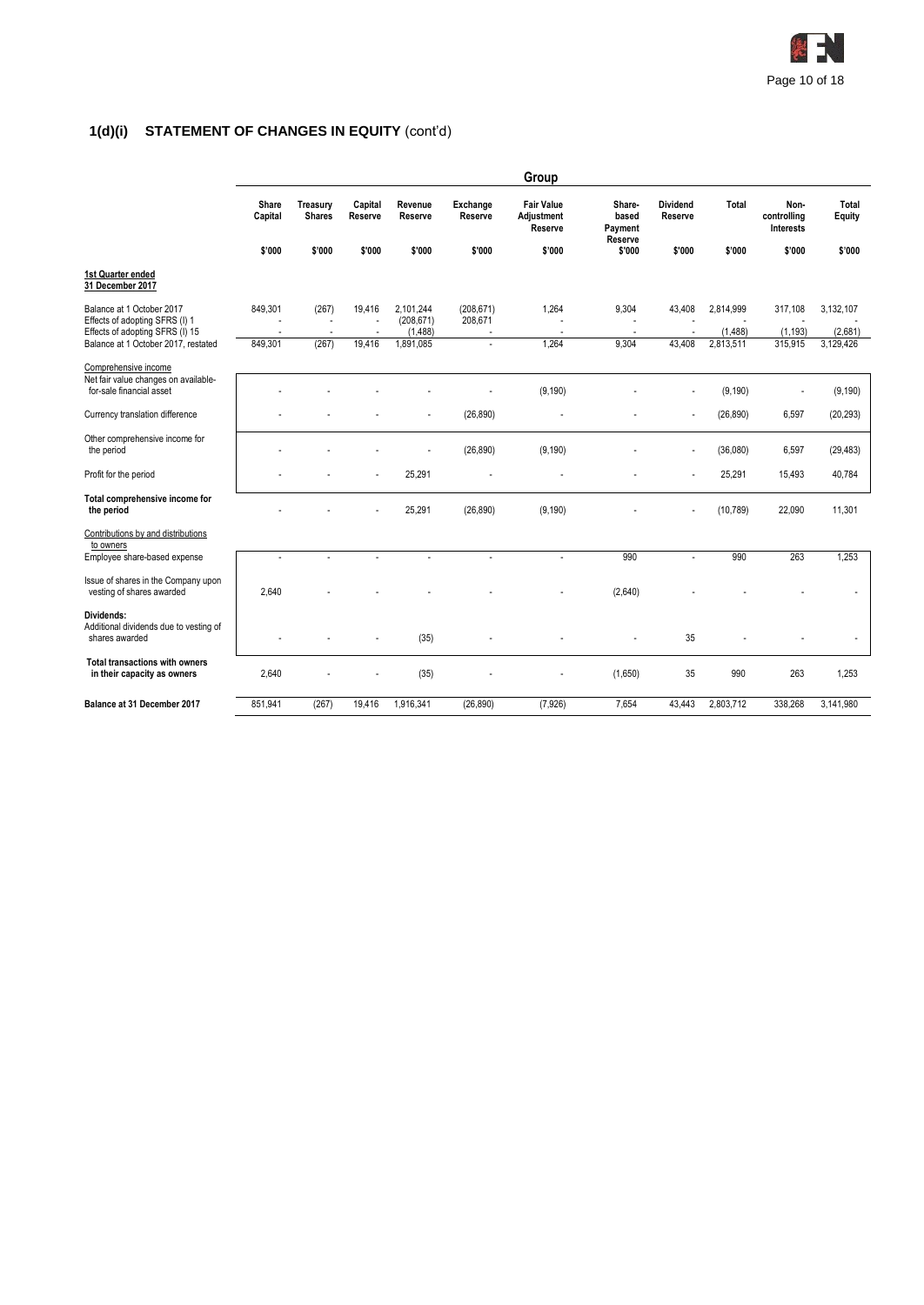

# **1(d)(i) STATEMENT OF CHANGES IN EQUITY** (cont'd)

|                                                                                                                                     | Company          |                                  |                          |                    |                                            |                            |                     |                 |  |
|-------------------------------------------------------------------------------------------------------------------------------------|------------------|----------------------------------|--------------------------|--------------------|--------------------------------------------|----------------------------|---------------------|-----------------|--|
|                                                                                                                                     | Share<br>Capital | <b>Treasury</b><br><b>Shares</b> | Capital<br>Reserve       | Revenue<br>Reserve | <b>Fair Value</b><br>Adjustment<br>Reserve | Share-<br>based<br>Payment | Dividend<br>Reserve | Total<br>Equity |  |
|                                                                                                                                     | \$'000           | \$'000                           | \$'000                   | \$'000             | \$'000                                     | Reserve<br>\$'000          | \$'000              | \$'000          |  |
| 1st Quarter ended 31 December 2018<br>Balance at 1 October 2018                                                                     | 851,941          | (267)                            | (1,099)                  | 741,673            | 72,624                                     | 4,268                      | 43,444              | 1,712,584       |  |
| Comprehensive income<br>Changes in fair value of equity investments<br>measured at fair value through other<br>comprehensive income |                  |                                  |                          |                    | (26, 240)                                  |                            |                     | (26, 240)       |  |
| Other comprehensive income for the period                                                                                           | L                |                                  | $\overline{\phantom{a}}$ | ÷,                 | (26, 240)                                  | L,                         | $\overline{a}$      | (26, 240)       |  |
| Loss for the period                                                                                                                 |                  |                                  |                          | (4,969)            |                                            |                            | Ĭ.                  | (4,969)         |  |
| Total comprehensive income for the period                                                                                           |                  |                                  | $\overline{\phantom{a}}$ | (4,969)            | (26, 240)                                  | $\overline{\phantom{a}}$   | $\overline{a}$      | (31, 209)       |  |
| Contributions by and distributions to owners<br>Employee share-based expense                                                        | $\overline{a}$   | ä,                               | $\blacksquare$           | ÷.                 | $\blacksquare$                             | 29                         | ÷,                  | 29              |  |
| Issue of shares in the Company upon<br>vesting of shares awarded                                                                    | 1,608            |                                  |                          |                    |                                            | (1,608)                    |                     | $\overline{a}$  |  |
| Treasury shares reissued pursuant to<br>share plans                                                                                 |                  | 267                              | 8                        |                    |                                            | (275)                      |                     |                 |  |
| Dividends:<br>Additional dividends due to vesting of<br>shares awarded                                                              |                  |                                  |                          | (27)               |                                            |                            | 27                  |                 |  |
| Total transactions with owners in their<br>capacity as owners                                                                       | 1,608            | 267                              | 8                        | (27)               |                                            | (1, 854)                   | 27                  | 29              |  |
| Balance at 31 December 2018                                                                                                         | 853,549          | $\overline{\phantom{a}}$         | (1,091)                  | 736,677            | 46,384                                     | 2,414                      | 43,471              | 1,681,404       |  |
| 1st Quarter ended 31 December 2017<br>Balance at 1 October 2017                                                                     | 849,301          | (267)                            | (1,099)                  | 734,205            | 83,813                                     | 4,589                      | 43,408              | 1,713,950       |  |
| Comprehensive income<br>Net fair value changes on available-for-sale<br>financial assets                                            |                  |                                  |                          |                    | 63,484                                     |                            |                     | 63,484          |  |
| Other comprehensive income for the period                                                                                           | ÷,               |                                  |                          |                    | 63,484                                     | $\overline{\phantom{a}}$   |                     | 63,484          |  |
| Loss for the period                                                                                                                 |                  |                                  |                          | (5,774)            |                                            |                            |                     | (5,774)         |  |
| Total comprehensive income for the period                                                                                           | L,               | $\overline{\phantom{a}}$         | $\overline{\phantom{a}}$ | (5, 774)           | 63,484                                     | ÷,                         | $\overline{a}$      | 57,710          |  |
| Contributions by and distributions to owners<br>Employee share-based expense                                                        |                  |                                  |                          |                    |                                            | 662                        |                     | 662             |  |
| Issue of shares in the Company upon<br>vesting of shares awarded                                                                    | 2,640            |                                  |                          |                    |                                            | (2,640)                    |                     |                 |  |
| Dividends:<br>Additional dividends due to vesting of<br>shares awarded                                                              |                  |                                  |                          | (35)               |                                            |                            | 35                  |                 |  |
| Total transactions with owners in their<br>capacity as owners                                                                       | 2,640            |                                  |                          | (35)               |                                            | (1,978)                    | 35                  | 662             |  |
| Balance at 31 December 2017                                                                                                         | 851,941          | (267)                            | (1,099)                  | 728,396            | 147,297                                    | 2,611                      | 43,443              | 1,772,322       |  |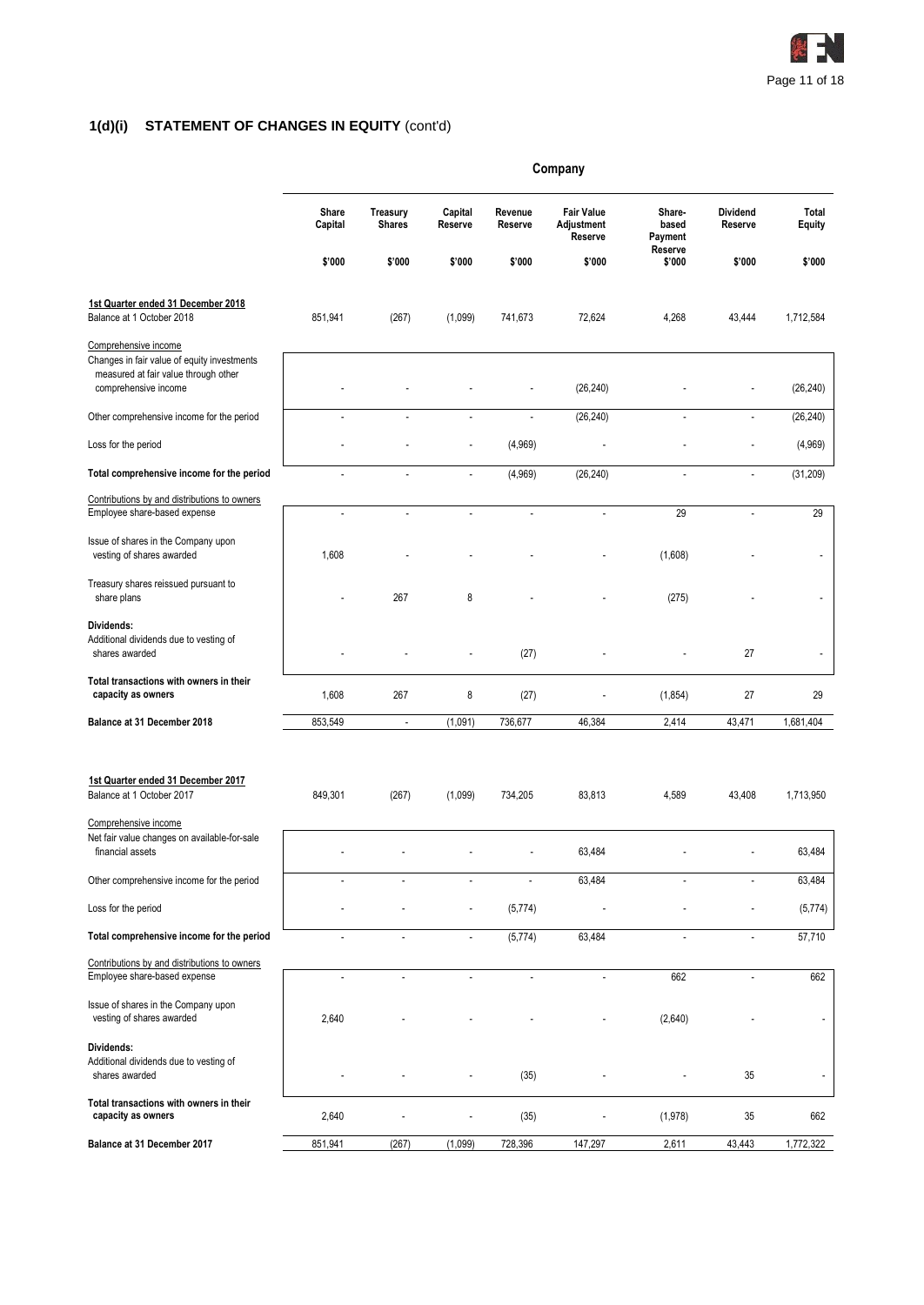

# **1(d)(ii) SHARE CAPITAL**

Details of any changes in the company's share capital arising from rights issue, bonus issue, share buy-backs, exercise of share options or warrants, conversion of other issues of equity securities, issue of shares for cash or as consideration for acquisition or for any other purpose since the end of the previous period reported on. State the number of shares that may be issued on conversion of all the outstanding convertibles, if any, against the total number of issued shares excluding treasury shares and subsidiary holdings of the issuer, as at the end of the current financial period reported on and as at the end of the corresponding period of the immediately preceding financial year. State also the number of shares held as treasury shares and the number of subsidiary holdings, if any, and the percentage of the aggregate number of treasury shares and subsidiary holdings held against the total number of shares outstanding in a class that is listed as at the end of the current financial period reported on and as at the end of the corresponding period of the immediately preceding financial year.

|                                                                                             |                              | <b>Number of Shares</b>     |  |
|---------------------------------------------------------------------------------------------|------------------------------|-----------------------------|--|
|                                                                                             | 1st Quarter to<br>31/12/2018 | 4th Quarter to<br>30/9/2018 |  |
| Issued and fully paid ordinary shares:                                                      |                              |                             |  |
| As at beginning of period                                                                   | 1,448,252,279                | 1,448,252,279               |  |
| Issued during the period – pursuant to share plans                                          | 775,899                      |                             |  |
| As at end of period                                                                         | 1,449,028,178                | 1,448,252,279               |  |
|                                                                                             | As at<br>31/12/2018          | As at<br>31/12/2017         |  |
| The number of shares awarded conditionally under Share<br>Plans as at the end of the period | 3,413,638                    | 3,143,250                   |  |
| The number of issued shares excluding treasury shares at the end<br>of the period           | 1,449,028,178                | 1,448,121,153               |  |

The Company did not hold any treasury shares as at 31 December 2018 (31 December 2017: 131,126). The treasury shares held represents NIL% (31 December 2017: 0.01%) of the total number of issued shares (excluding treasury shares).

The Company does not have any subsidiary holdings as at 31 December 2018 and 31 December 2017.

#### **1(d)(iii) The total number of issued shares excluding treasury shares as at the end of the current financial period and as at the end of the immediately preceding year.**

The Company's total number of issued shares excluding treasury shares is 1,449,028,178 as at 31 December 2018 and 1,448,121,153 as at 30 September 2018.

#### **1(d)(iv) A statement showing all sales, transfers, disposal, cancellation and/or use of treasury shares as at the end of the current financial period reported on.**

|                                                  | Number of shares             |
|--------------------------------------------------|------------------------------|
|                                                  | 1st Quarter to<br>31/12/2018 |
| As at beginning of period                        | 131,126                      |
| Treasury shares reissued pursuant to share plans | (131, 126)                   |
| As at end of period                              |                              |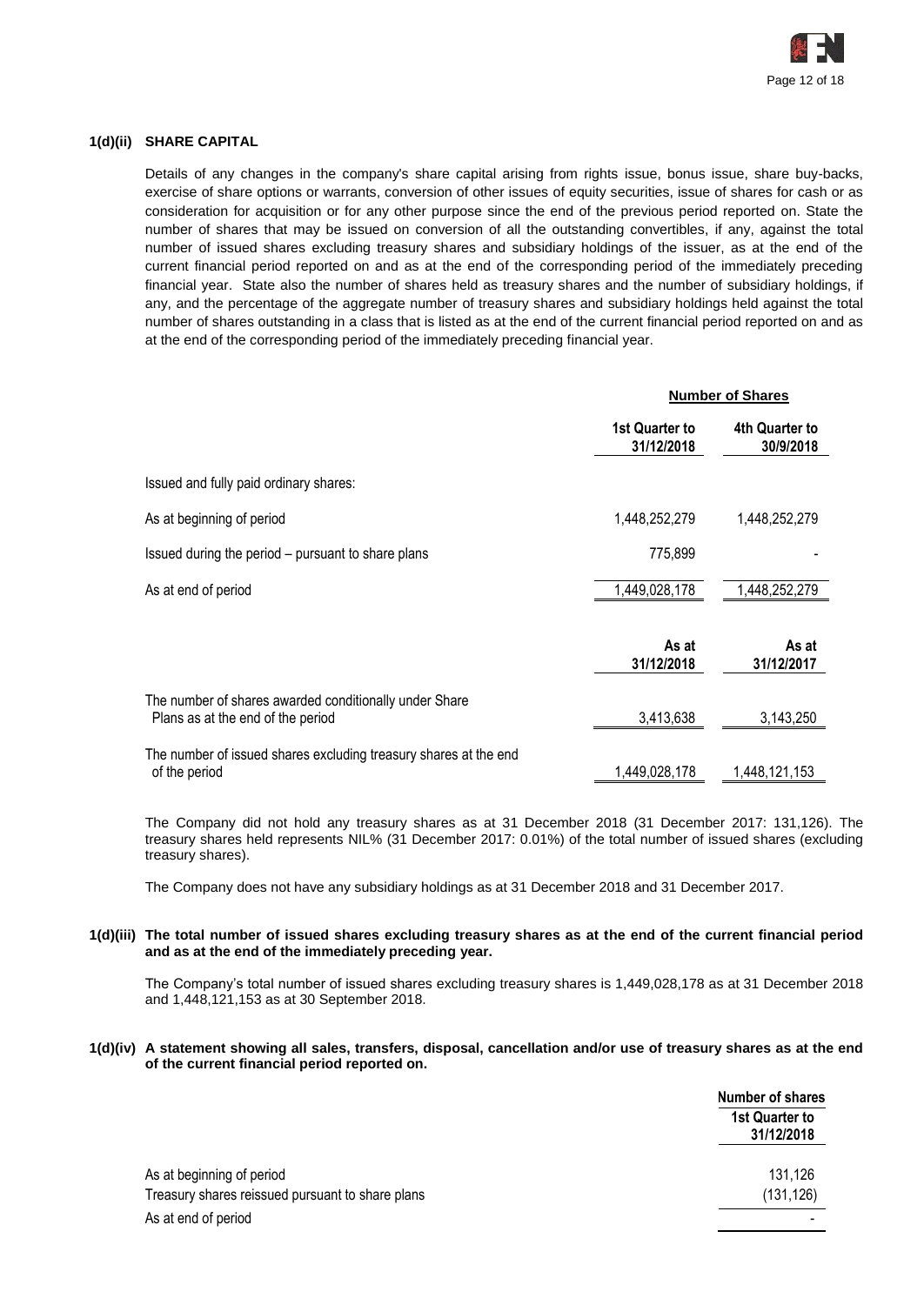

# **1(d)(v) A statement showing all sales, transfers, cancellation and/or use of subsidiary holdings as at the end of the current financial period reported on.**

The Company does not have any subsidiary holdings as at 31 December 2018 and 31 December 2017.

There were no sales, transfers, cancellation and/or use of subsidiary holdings during the three months ended 31 December 2018.

**2. Whether the figures have been audited or reviewed and in accordance with which auditing standard or practice.**

The figures have not been audited or reviewed by our auditors.

**3. Where the figures have been audited or reviewed, the auditors' report (including any qualifications or emphasis of a matter).**

Not applicable.

**4. Whether the same accounting policies and methods of computation as in the issuer's most recently audited annual financial statements have been applied.**

Except as disclosed in paragraph 5 below, the Group and Company have applied the same accounting policies and methods of computation in the preparation of the financial statements for the current reporting period as compared with the audited financial statements for the year ended 30 September 2018.

# **5. If there are any changes in the accounting policies and methods of computation, including any required by an accounting standard, what has changed, as well as the reasons for, and the effect of, the change.**

As required by the listing requirements of the Singapore Exchange, the Group has adopted the Singapore Financial Reporting Standards (International) ("SFRS(I)") on 1 October 2018. In adopting the new framework, the Group will be required to apply the specific transition requirements in SFRS(I) 1 First-time Adoption of Singapore Financial Reporting Standards (International). The Group expects that the adoption of SFRS(I)s will have no material impact on the financial statements in the year of initial application, other than the election of optional exemption to reset its cumulative currency translation differences for all foreign operations to nil at the date of transition at 1 October 2017. After the date of transition, any gain or loss on disposal of foreign operations will exclude the currency translation differences that arose before the date of transition.

The following are the new, amendments to and interpretations of the standards that are mandatory for application from 1 October 2018:

| <b>SFRS(I) 15</b>         | Revenue from Contracts with Customers                                                   |
|---------------------------|-----------------------------------------------------------------------------------------|
| Amendments to SFRS(I) 15  | Clarifications to FRS 115 Revenue from Contracts with<br>Customers                      |
| SFRS(I) 9                 | <b>Financial Instruments</b>                                                            |
| Amendments to SFRS(I) 2   | Classification and Measurement of Share-based Payment<br>Transactions                   |
| Amendments to SFRS(I) 40  | <b>Transfers of Investment Property</b>                                                 |
| SFRS(I) INT 22            | Foreign Currency Transactions and Advance<br><b>Consideration Illustrative Examples</b> |
| Amendment to SFRS(I) 1    | First-time adoption of financial reporting standards                                    |
| Amendment to SFRS(I) 1-28 | Investments in associates and joint ventures                                            |
| Amendments to SFRS(I) 4   | Applying FRS 109 Financial Instruments with FRS 104<br><b>Insurance Contracts</b>       |

Except for SFRS(I) 15 and SFRS(I) 9, the adoption of the above new, amendments to and interpretations of the standards had no material impact on the financial statements of the Group and the Company.

# SFRS(I) 15 Revenue from Contracts with Customers

SFRS(I) 15 establishes a single comprehensive model for entities to use in accounting for revenue arising from contracts with customers. SFRS(I) 15 superseded the current revenue recognition guidance including FRS 18 Revenue, FRS 11 Construction Contracts and the related interpretations when it became effective. The core principle of SFRS(I) 15 is that an entity should recognize revenue to depict the transfer of promised goods or services to customers in an amount that reflects the consideration to which the entity expects to be entitled in exchange for those goods or services. Under SFRS(I) 15, an entity recognises revenue when (or as) a performance obligation is satisfied, i.e. when 'control' of the goods or services underlying the particular performance obligation is transferred to the customer.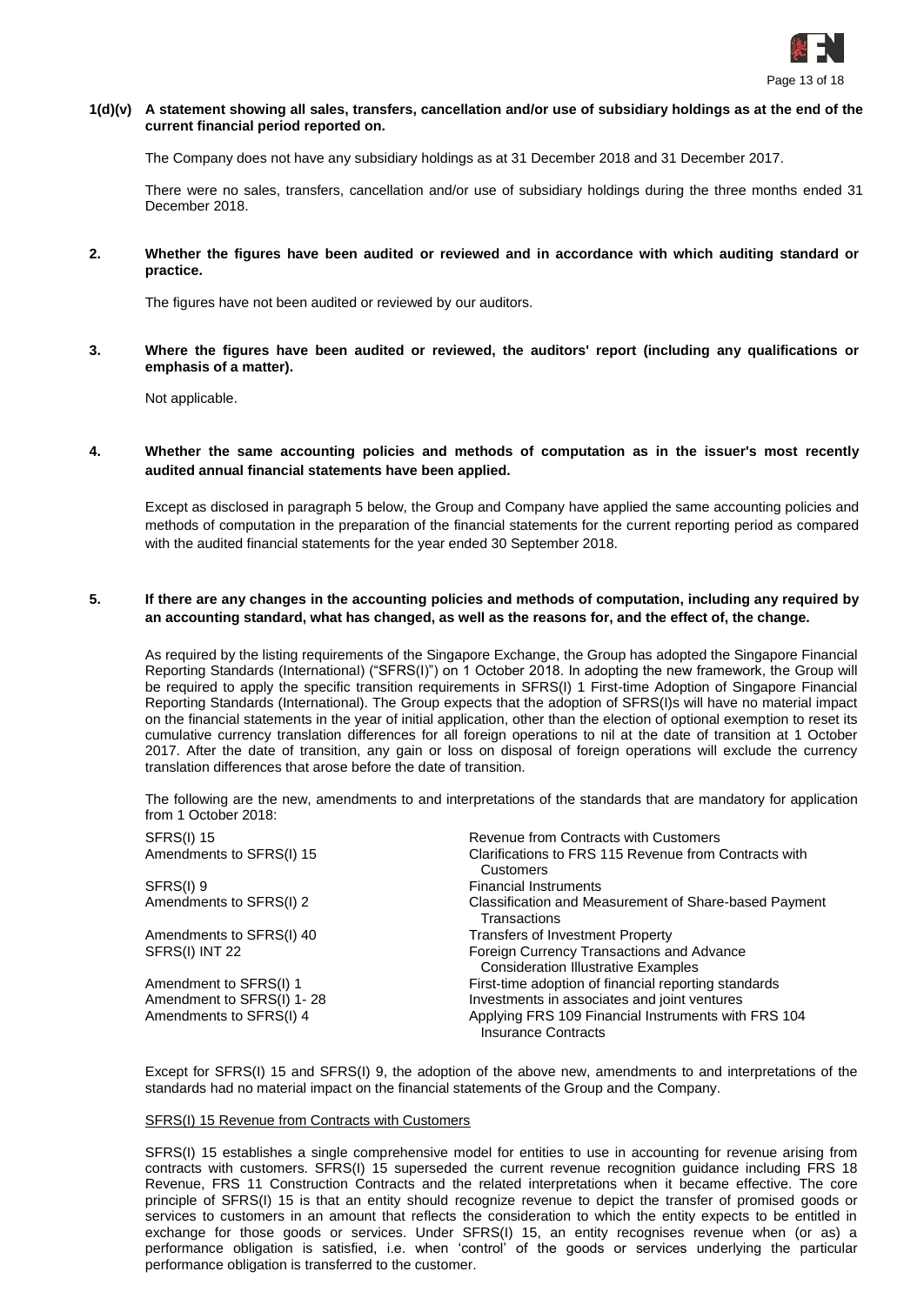

# **5. If there are any changes in the accounting policies and methods of computation, including any required by an accounting standard, what has changed, as well as the reasons for, and the effect of, the change.** (cont'd)

The Group adopted SFRS(I) 15 using the retrospective approach with practical expedients.

The Group's contracts with customers contain product sales and also consideration payable to customers. Each of these components is either recognised as revenue or operating expenses. With the adoption of SFRS(I) 15, the consideration payable to customers which were previously recognised as expenses would be required to be recognised as part of the transaction price and hence to be reclassified and netted off against revenue.

# SFRS(I) 9 Financial Instruments

SFRS(I) 9 Financial Instruments replaces the existing guidance in FRS 39 Financial Instruments: Recognition and Measurement. SFRS(I) 9 includes revised guidance on the classification and measurement of financial instruments, including classification and measurement of financial assets, impairment of financial assets and hedge accounting.

The Group adopted the new standard on 1 October 2018 and elected to apply the short term exemption under SFRS(I) 1, which allowed the Group not to restate the comparative information in its FY2019 financial statements. Differences in the carrying amounts of financial assets and liabilities resulting from the adoption of SFRS(I) 9 are to be recognised in the opening retained earnings.

(i) Classification and measurement: financial assets

For financial assets currently held at amortised cost and at fair value, the Group continues to measure these financial assets at amortised cost and fair value under SFRS(I) 9. The adoption of SFRS(I) 9 has resulted in the reclassification of certain equity investments previously classified as available for sale financial assets at fair value to financial assets at fair value through other comprehensive income.

(ii) Impairment

SFRS(I) 9 requires the Group to record expected credit losses on all its loans and receivables, either on a 12 month or lifetime basis. The Group applied the simplified approach and recorded lifetime expected losses on all trade receivables.

Upon applying SFRS(I) 1, SFRS(I) 15 and SFRS(I) 9, the comparatives have been restated. The effects on the Group's financial statements are as follows:

# **GROUP PROFIT STATEMENT**

|                         | 3 Months<br>to 31/12/2017<br>\$'000 |
|-------------------------|-------------------------------------|
| (Decrease)/Increase in: |                                     |
| Revenue                 | (24, 526)                           |
| Cost of sales           | 460                                 |
| Distribution expense    | (6, 496)                            |
| Marketing expense       | (18, 490)                           |

# **GROUP BALANCE SHEET**

|                           | As at<br>1/10/2018<br>\$'000 | As at<br>30/9/2018<br>\$'000 | As at<br>1/10/2017<br>\$'000 |
|---------------------------|------------------------------|------------------------------|------------------------------|
| (Decrease)/Increase in:   |                              |                              |                              |
| Revenue reserve           | (210, 877)                   | (209,941)                    | (210, 159)                   |
| Exchange reserve          | 208,671                      | 208,671                      | 208,671                      |
| Non-controlling interests | (1,313)                      | (1,018)                      | (1, 193)                     |
| Trade receivables         | (1,231)                      |                              |                              |
| Other payables            | 2,288                        | 2,288                        | 2,681                        |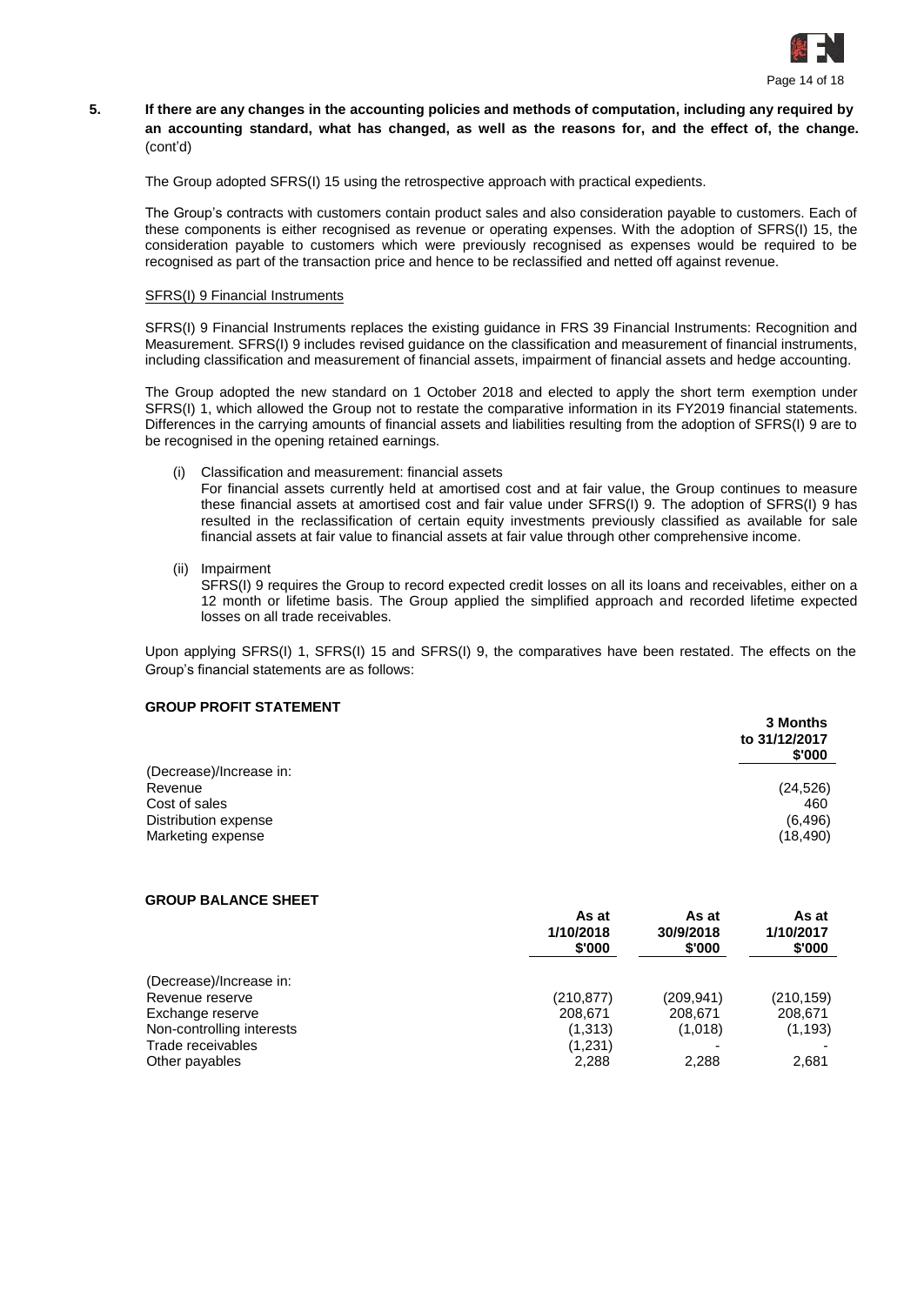

**6. Earnings per ordinary share of the Group for the current financial period reported on and the corresponding period of the immediately preceding financial year, after deducting any provision for preference dividends:**

# **(a) based on the weighted average number of ordinary shares on issue and**

**(b) on a fully diluted basis (detailing any adjustments made to the earnings).**

|                                                                                                                                            |                              | Group                                       |  |
|--------------------------------------------------------------------------------------------------------------------------------------------|------------------------------|---------------------------------------------|--|
| Earnings per ordinary share:                                                                                                               | 1st Quarter to<br>31/12/2018 | 1st Quarter to<br>31/12/2017<br>(Restated)* |  |
| (a)<br>Based on the weighted average number of ordinary shares on issue (cents)<br>- before exceptional items<br>- after exceptional items | 2.6<br>2.6                   | 1.8<br>1.7                                  |  |
| (b)<br>On a fully diluted basis (cents)<br>- before exceptional items<br>- after exceptional items                                         | 2.6<br>2.6                   | 1.8<br>1.7                                  |  |
|                                                                                                                                            | \$'000                       | \$'000                                      |  |
| Attributable profit<br>Change in attributable profit due to dilutive potential shares under share plans                                    | 38,064                       | 25,291                                      |  |
| of a subsidiary company<br>Adjusted attributable profit                                                                                    | (65)<br>37,999               | (70)<br>25,221                              |  |

\* Restated upon the finalisation of the purchase price allocation in relation to our investment in Vinamilk.

- **7. Net asset value (for the issuer and group) per ordinary share based on issued share capital of the issuer at the end of the:-**
	- **(a) current financial period reported on; and**
	- **(b) immediately preceding financial year.**

|                                                                     | Group               |                    | Company             |                    |
|---------------------------------------------------------------------|---------------------|--------------------|---------------------|--------------------|
|                                                                     | As at<br>31/12/2018 | As at<br>30/9/2018 | As at<br>31/12/2018 | As at<br>30/9/2018 |
| Net asset value per ordinary share based on<br>issued share capital | \$1.98              | \$1.95             | \$1.16              | \$1.18             |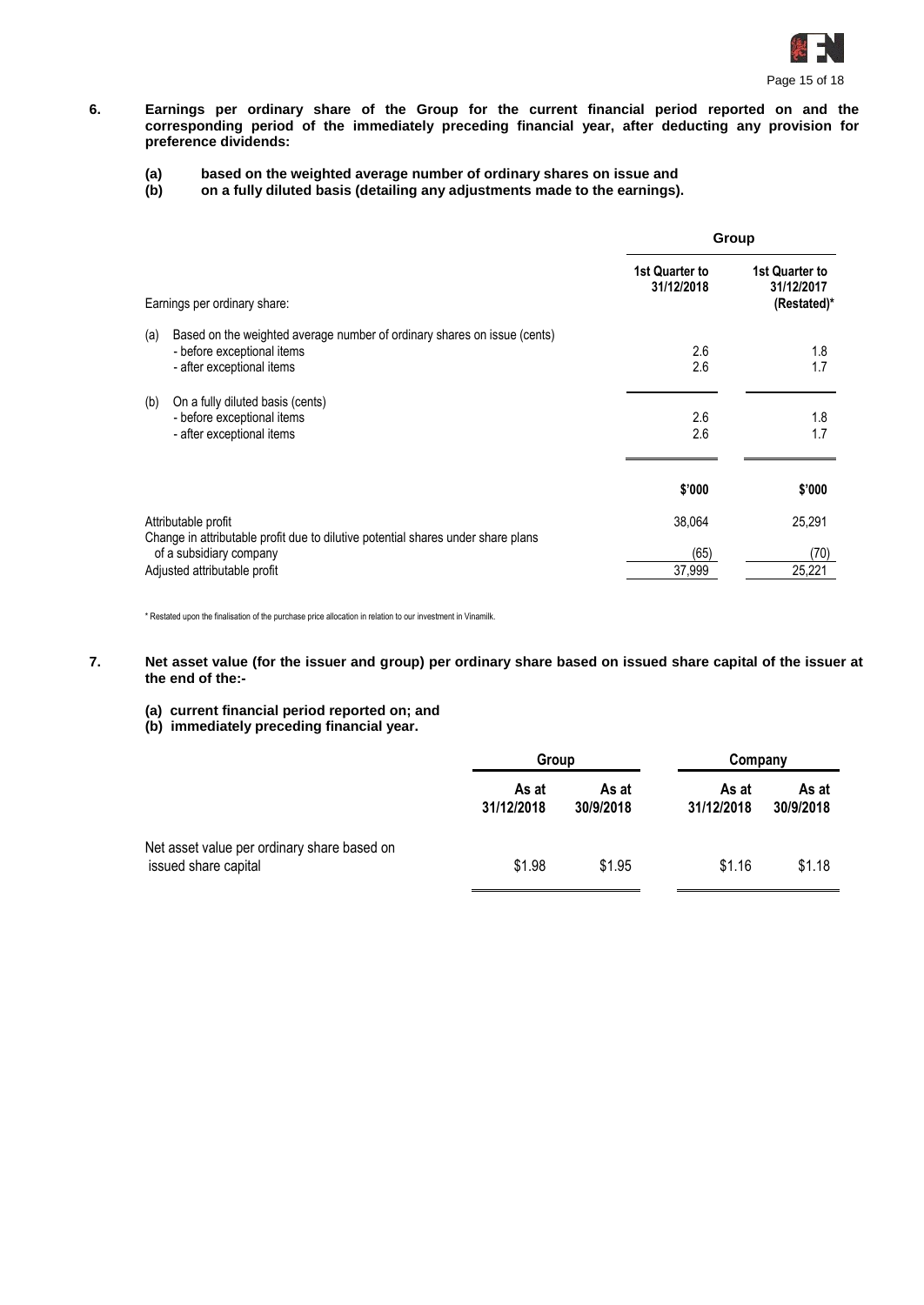

- **8. A review of the performance of the Group, to the extent necessary for a reasonable understanding of the Group's business. It must include a discussion of the following:-**
	- **(a) any significant factors that affected the turnover, costs, and earnings of the Group for the current financial period reported on, including (where applicable) seasonable or cyclical factors; and**
	- **(b) any material factors that affected the cash flow, working capital, assets or liabilities of the Group during the current financial period reported on.**

# **REVIEW OF PERFORMANCE**

The principal activities of the Group are:

(i) production and sale of beverages and dairy products; and (ii) printing and publishing.

These activities are carried out through the Company's subsidiary, joint venture and associated companies to which the Company provides management and administrative services.

#### **Profit Statement – 1 st Quarter**

Group revenue of \$464.4 million increased marginally from \$462.5 million in the corresponding period last year. However, PBIT (profit before interest and taxation) of \$71.0 million and attributable profit before exceptional items of \$37.9 million were 41.6% and 47.5% respectively higher than the corresponding period last year mainly due to higher contributions from Dairies operations.

#### **Beverages**

Beverages revenue increased by 7.6% as compared to the corresponding period last year. Growth in Soft Drinks Malaysia and Soft Drinks Singapore were mainly contributed by *100PLUS* and *F&N CSD* on the back of strong activations and promotions as a result of early sell-in for 2019 Chinese New Year festivities.

Despite the improvements in revenue, PBIT decreased from a profit of \$1.6 million in the corresponding period last year to a loss of \$0.2 million for the current period. PBIT was impacted by pre-operating costs incurred for the greenfield brewery in Myanmar and higher overall increase in materials and manufacturing costs for Soft Drinks.

# **Dairies**

Revenue remained flat at \$281.0 million. Dairies Thailand recorded double digit growth in export sales to Indochina on the back of distribution coverage expansion while domestic sales increased following the successful execution of brand loyalty campaigns. The increase recorded by Dairies Thailand was offset by the decrease in revenue by Dairies Singapore as a result of slower off-take for domestic chilled products and timing of export sales.

Despite revenue remaining flat, PBIT increased 43.4% to \$72.0 million from \$50.2 million for the corresponding period last year. The increase was mainly due to higher contributions from the Group's associated company in Vietnam, Vinamilk, and stronger performances by Dairies Malaysia and Dairies Thailand. PBIT for Dairies Malaysia and Dairies Thailand increased mainly on lower input cost for milk-based commodities, sugar and palm oil despite higher advertising and promotion expenses.

#### **Printing and Publishing**

Printing and Publishing revenue of \$70.7 million was 8.4% lower than the corresponding period last year mainly due to lower print and distribution volume for magazines and timing difference in the publication of business directories.

PBIT of \$0.4 million was lower than last year by \$1.3 million largely due to a one-off gain last year on the sale of fixed assets. Excluding the one-off gain, the underlying business has registered positive PBIT despite lower revenue arising from better margin contribution and operating cost efficiencies.

# **Tax**

The low Group effective tax rate ("ETR") of 17.3% (31 Dec 2017: 10.6%) is mainly due to the share of associated companies' profits which are non-taxable. This has been adversely impacted by the high taxes posted by overseas subsidiaries including the one which enjoyed tax incentives until last financial year; thereby giving rise to a higher ETR in the current quarter.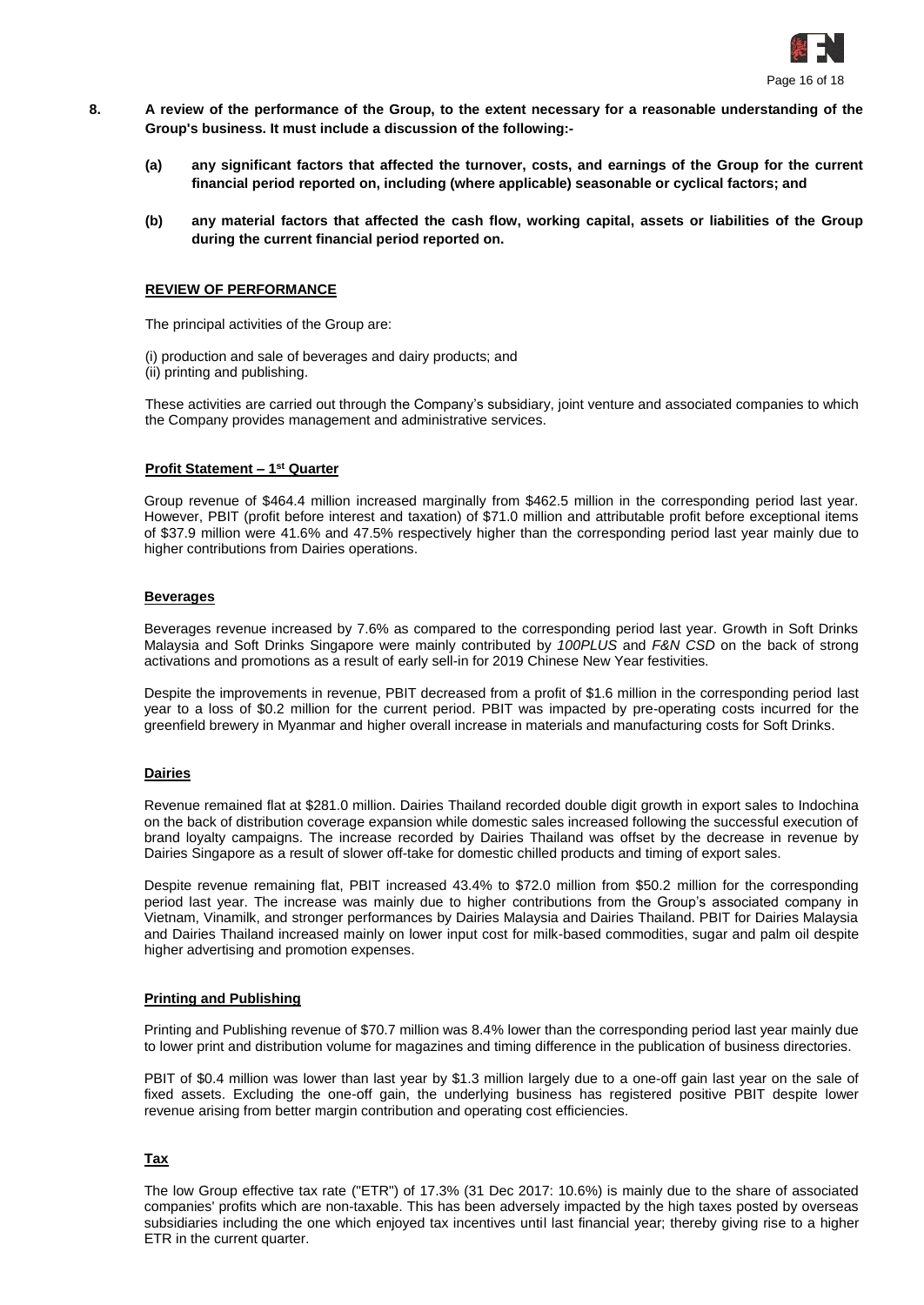

# **Group Balance Sheet as at 31 December 2018**

The increase in Reserves was mainly due to profits of \$38.1 million retained for the period and positive currency translation arising from the appreciation of the Vietnamese Dong against the Singapore Dollar on the Group's interest in Vinamilk.

Non-current assets increased by \$21.7 million or 0.6% from \$3,384.1 million to \$3,405.8 million as at 31 December 2018 mainly due to acquisition of fixed assets during the quarter and share of the Group's associated companies' profits.

Current assets decreased by \$164.5 million or 14.9% from \$1,106.6 million to \$942.1 million as at 31 December 2018 attributed mainly to a decrease in cash and bank deposits which were utilised for the repayment of borrowings and acquisition of fixed assets. This was partly offset by the following:

(i) an increase in trade receivables for Dairies Thailand and Beverages Malaysia on the back of higher revenue; and

(iii) an increase in other receivables mainly due to the accrual of dividend income receivable from Vinamilk.

Liabilities decreased by \$206.1 million or 15.6% from \$1,323.2 million to \$1,117.1 million as at 31 December 2018 mainly due to the decrease in borrowings as a result of the repayment of loans previously taken up for the purchase of shares in Vinamilk.

#### **Group Cash Flow Statement for the Quarter Ended 31 December 2018**

The cash inflows and outflows are detailed in the Group Cash Flow Statement.

Net cash inflow from operating activities of \$32.5 million was higher than the \$12.3 million last year mainly due to an increase in cash generated from operations.

Net cash outflow from investing activities of \$29.9 million was lower than the \$99.0 million last year mainly due to the acquisition of additional shares in Vinamilk last year.

Financing activities recorded a cash outflow of \$205.4 million arising from the repayment of borrowings as compared to a cash outflow of \$5.7 million last year.

# **9. Where a forecast, or a prospect statement, has been previously disclosed to shareholders, any variance between it and the actual results.**

Not applicable.

# **10. A commentary at the date of the announcement of the significant trends and competitive conditions of the industry in which the group operates and any known factors or events that may affect the group in the next reporting period and the next 12 months.**

Consumer sentiments in the Food & Beverage segment is expected to remain challenging with continuing competition as well as volatility in foreign currency movements and commodity prices. In Malaysia, we are awaiting further details on the implementation of excise duty at 40 sen per litre on ready-to-drink beverages that contain sugar exceeding 5 grams per 100 millilitres starting 1 April 2019 as announced in the Malaysian Budget 2019. We will assess and closely monitor its impact on the Group. In the meanwhile, we are prioritising efforts to accelerate innovation and the development of new product offerings. With the expiry of tax incentive on the profits of an overseas subsidiary in the current financial year, the Group will focus on improving operation efficiencies, expanding distribution network and maximising the benefits of recent capex projects to mitigate the increase in tax expenses. The Group will also continue to pursue new investment opportunities to further grow its beverages and dairies businesses.

Leveraging on our strength as a major international content provider, Publishing will continue to focus on international markets for growth opportunities. Printing will diversify into digital print and form strategic partnerships with other printers to help mitigate the fall in volume of our traditional print business. Retail & Distribution will sharpen its focus on delivering refreshing merchandise to our customers.